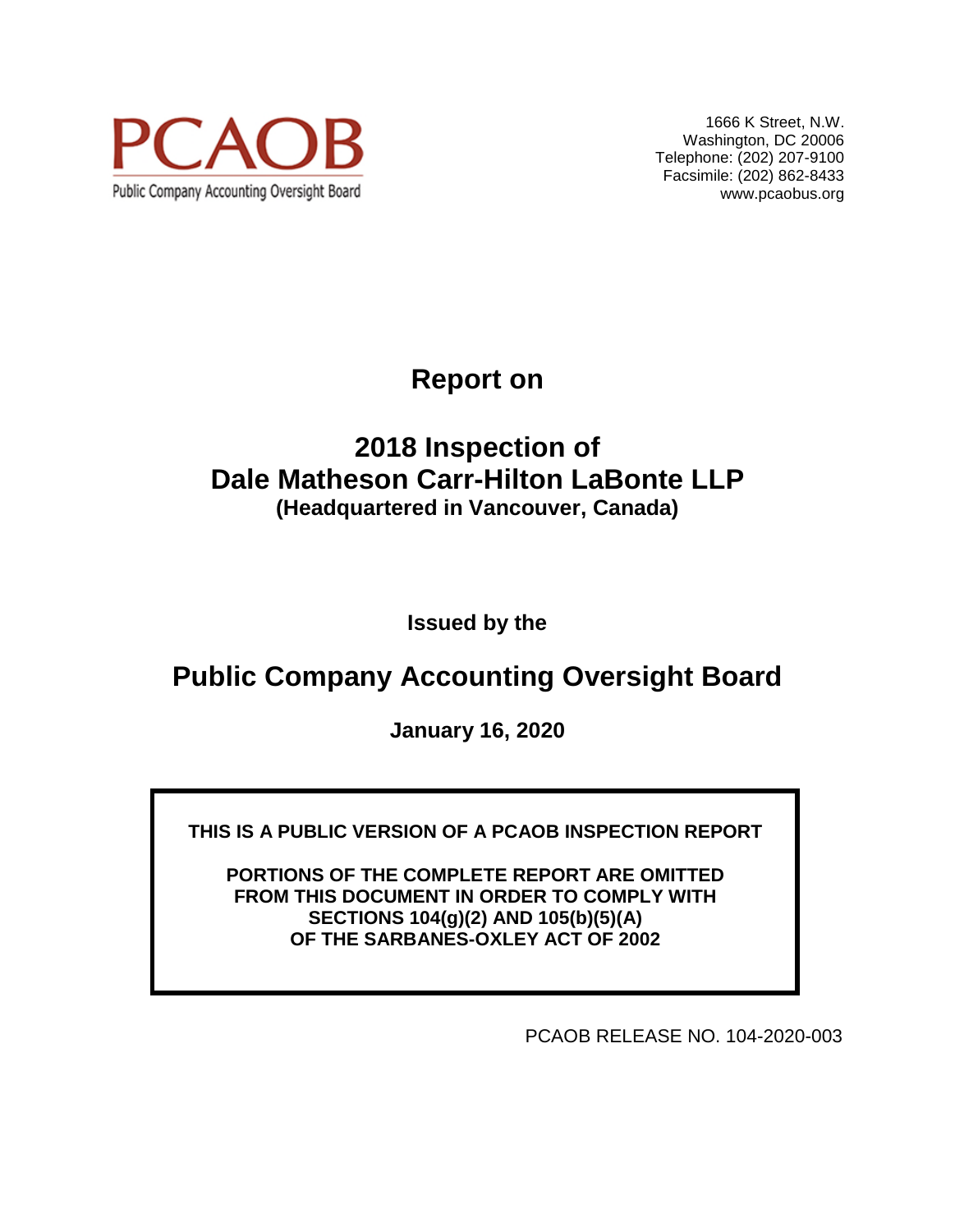### **2018 INSPECTION OF DALE MATHESON CARR-HILTON LABONTE LLP**

### Preface

In 2018, the Public Company Accounting Oversight Board ("PCAOB" or "the Board") conducted an inspection of the registered public accounting firm Dale Matheson Carr-Hilton LaBonte LLP ("the Firm") pursuant to the Sarbanes-Oxley Act of 2002 ("the Act" $)$ .<sup>1</sup>

Inspections are designed and performed to provide a basis for assessing the degree of compliance by a firm with applicable requirements related to issuer audit work. For a description of the procedures the Board's inspectors may perform to fulfill this responsibility, see Part I.C of this report (which also contains additional information concerning PCAOB inspections generally). The inspection included reviews of portions of three issuer audits performed by the Firm. These reviews were intended to identify whether deficiencies existed in the reviewed audit work, and whether such deficiencies indicated defects or potential defects in the Firm's system of quality control over audit work. In addition, the inspection included a review of policies and procedures related to certain quality control processes of the Firm that could be expected to affect audit quality.

The Board is issuing this report in accordance with the requirements of the Act. The Board is releasing to the public Part I of the report and portions of Part IV of the report. Part IV of the report consists of the Firm's comments, if any, on a draft of the report. If the nonpublic portions of the report discuss criticisms of or potential defects in the Firm's system of quality control, those discussions also could eventually be made public, but only to the extent the Firm fails to address the criticisms to the Board's satisfaction within 12 months of the issuance of the report. Appendix A presents the text of the paragraphs of the auditing standards that are referenced in Part I.A in relation to the description of auditing deficiencies there.

<sup>1</sup> The Board's inspection was conducted in cooperation with the Canadian Public Accountability Board.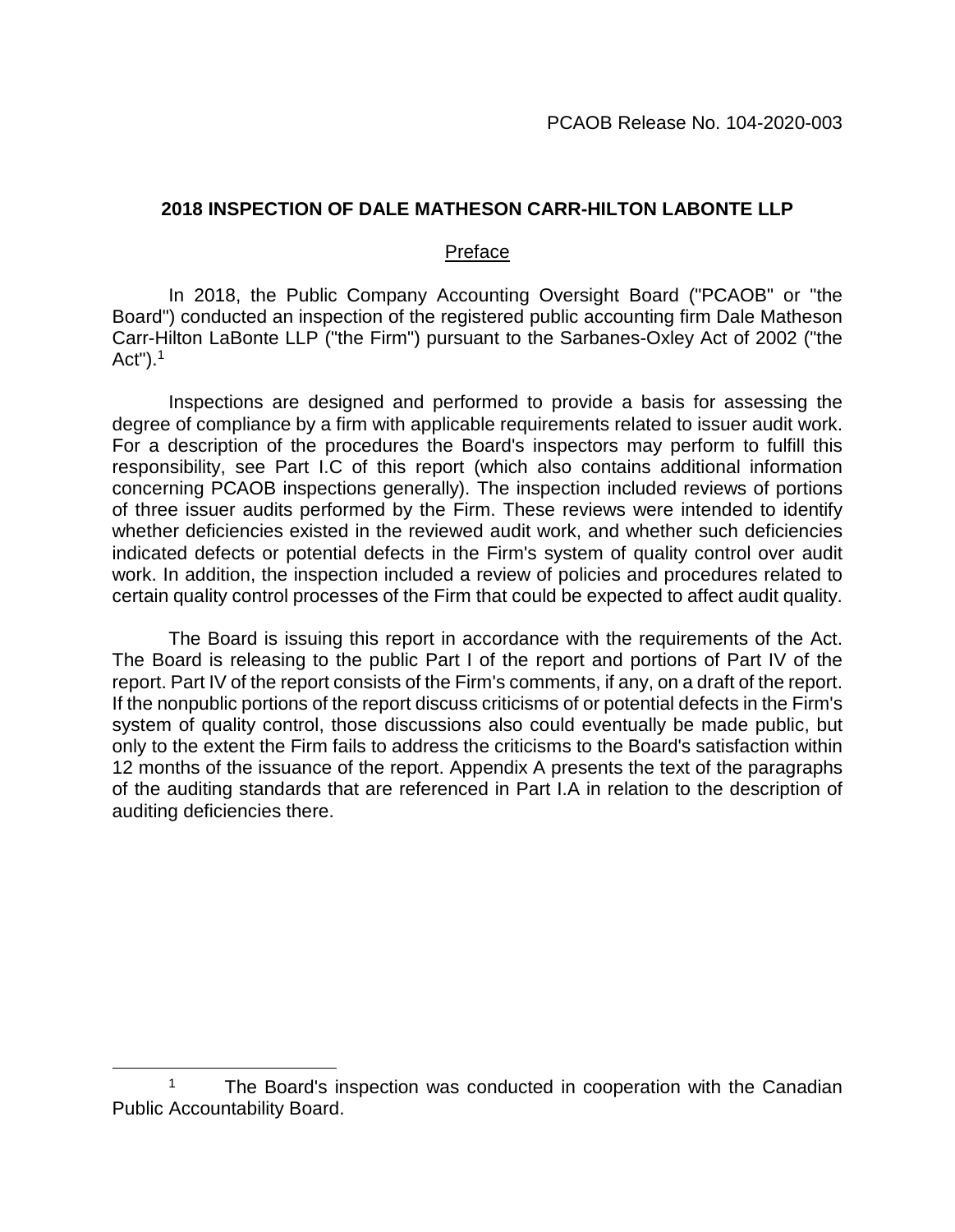# **PROFILE OF THE FIRM**<sup>2</sup>

| Offices                                         | 3 (Port Coquitlam, Vancouver, and<br>White Rock, Canada)           |
|-------------------------------------------------|--------------------------------------------------------------------|
| Ownership structure                             | Limited liability partnership                                      |
| Partners / professional staff <sup>3</sup>      | 20/140                                                             |
| Issuer audit clients                            | 33                                                                 |
| Lead partners on issuer audit work <sup>4</sup> | 6                                                                  |
| Other names used in audit reports               | <b>DMCL LLP; DMCL Chartered</b><br><b>Professional Accountants</b> |

 $\overline{a}$ 

<sup>&</sup>lt;sup>2</sup> The information presented here is as understood by the inspection team, generally as of the outset of the inspection, based on the Firm's self-reporting and the inspection team's review of certain information. Additional information, including additional detail on audit reports issued by the Firm, is available in the Firm's filings with the Board, available at http://pcaobus.org/Registration/rasr/Pages/RASR\_Search.aspx.

<sup>&</sup>lt;sup>3</sup> The number of partners and professional staff is provided here as an indication of the size of the Firm, and does not necessarily represent the number of the Firm's professionals who participate in audits of issuers. The number of partners cited above represents the number of individuals with an ownership interest in the Firm.

<sup>&</sup>lt;sup>4</sup> The number of lead partners on issuer audit work represents the total number of Firm personnel (not necessarily limited to personnel with an ownership interest) who had primary responsibility for an issuer audit (as defined in AS 1201, *Supervision of the Audit Engagement*) during the twelve-month period preceding the outset of the inspection.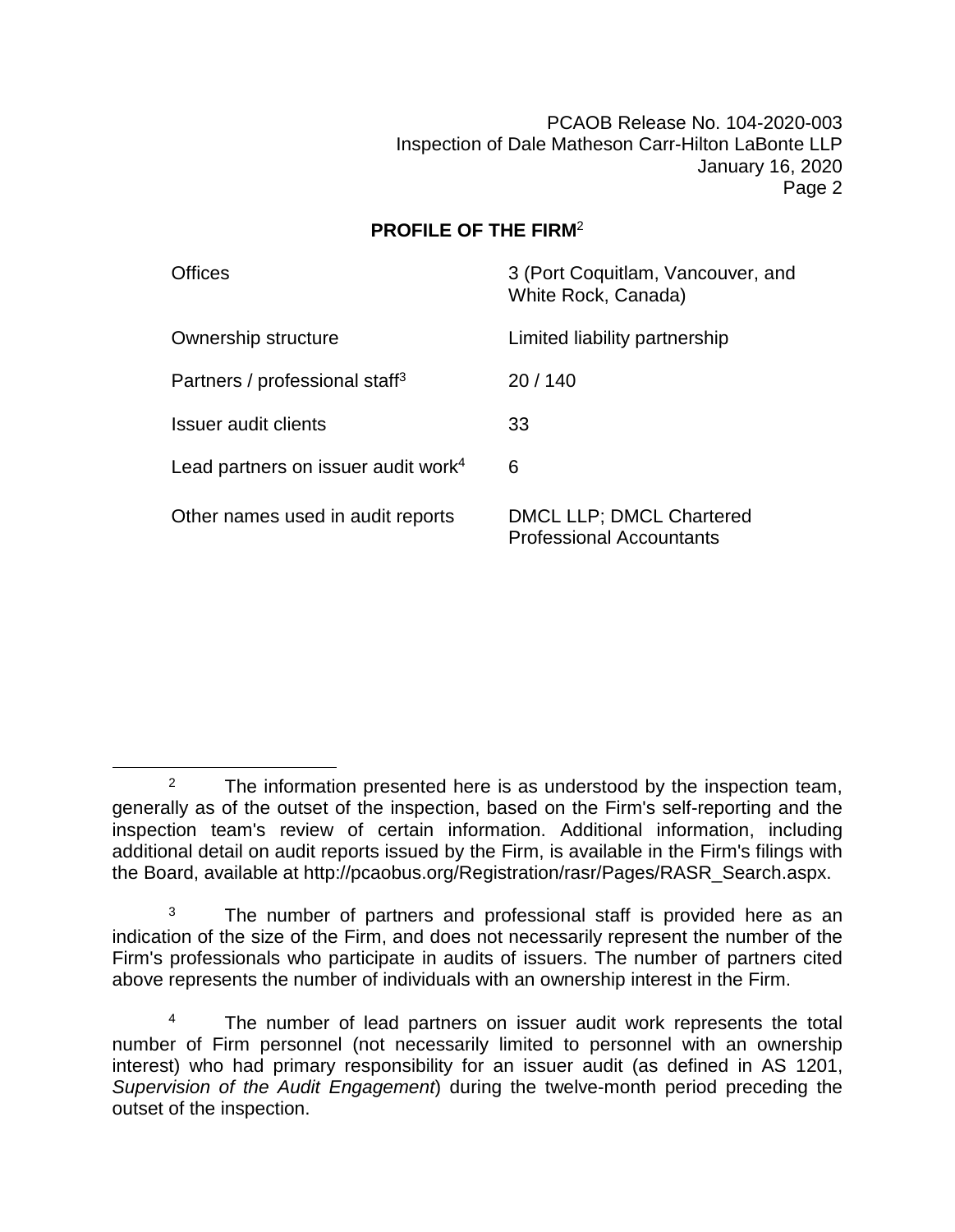### **PART I**

### **INSPECTION PROCEDURES AND CERTAIN OBSERVATIONS**

Members of the Board's staff ("the inspection team") conducted primary procedures for the inspection from November 13, 2018 to November 16, 2018.<sup>5</sup>

### **A. Review of Audit Engagements**

 $\overline{a}$ 

The inspection procedures included reviews of portions of three issuer audits performed by the Firm. The inspection team identified matters that it considered to be deficiencies in the performance of the work it reviewed.

The descriptions of the deficiencies in Part I.A of this report include, at the end of the description of each deficiency, references to specific paragraphs of the auditing standards that relate to those deficiencies. The text of those paragraphs is set forth in Appendix A to this report. The references in this sub-Part include only the standards that most directly relate to the deficiencies and do not include all standards that apply to the deficiencies. Further, certain broadly applicable aspects of the auditing standards that may be relevant to a deficiency, such as provisions requiring due professional care, including the exercise of professional skepticism; the accumulation of sufficient appropriate audit evidence; and the performance of procedures that address risks, are not included in any references to the auditing standards in this sub-Part, unless the lack of compliance with these standards is the primary reason for the deficiency. These broadly applicable provisions are described in Part I.B of this report.

Certain deficiencies identified were of such significance that it appeared to the inspection team that the Firm, at the time it issued its audit report, had not obtained sufficient appropriate audit evidence to support its opinion that the financial statements were presented fairly, in all material respects, in conformity with the applicable financial reporting framework. In other words, in these audits, the auditor issued an opinion without satisfying its fundamental obligation to obtain reasonable assurance about whether the financial statements were free of material misstatement.

<sup>5</sup> For this purpose, "primary procedures" include field work, other review of audit work papers, and the evaluation of the Firm's quality control policies and procedures through review of documentation and interviews of Firm personnel. Primary procedures do not include (1) inspection planning, which is performed prior to primary procedures, and (2) inspection follow-up procedures, wrap-up, analysis of results, and the preparation of the inspection report, which extend beyond the primary procedures.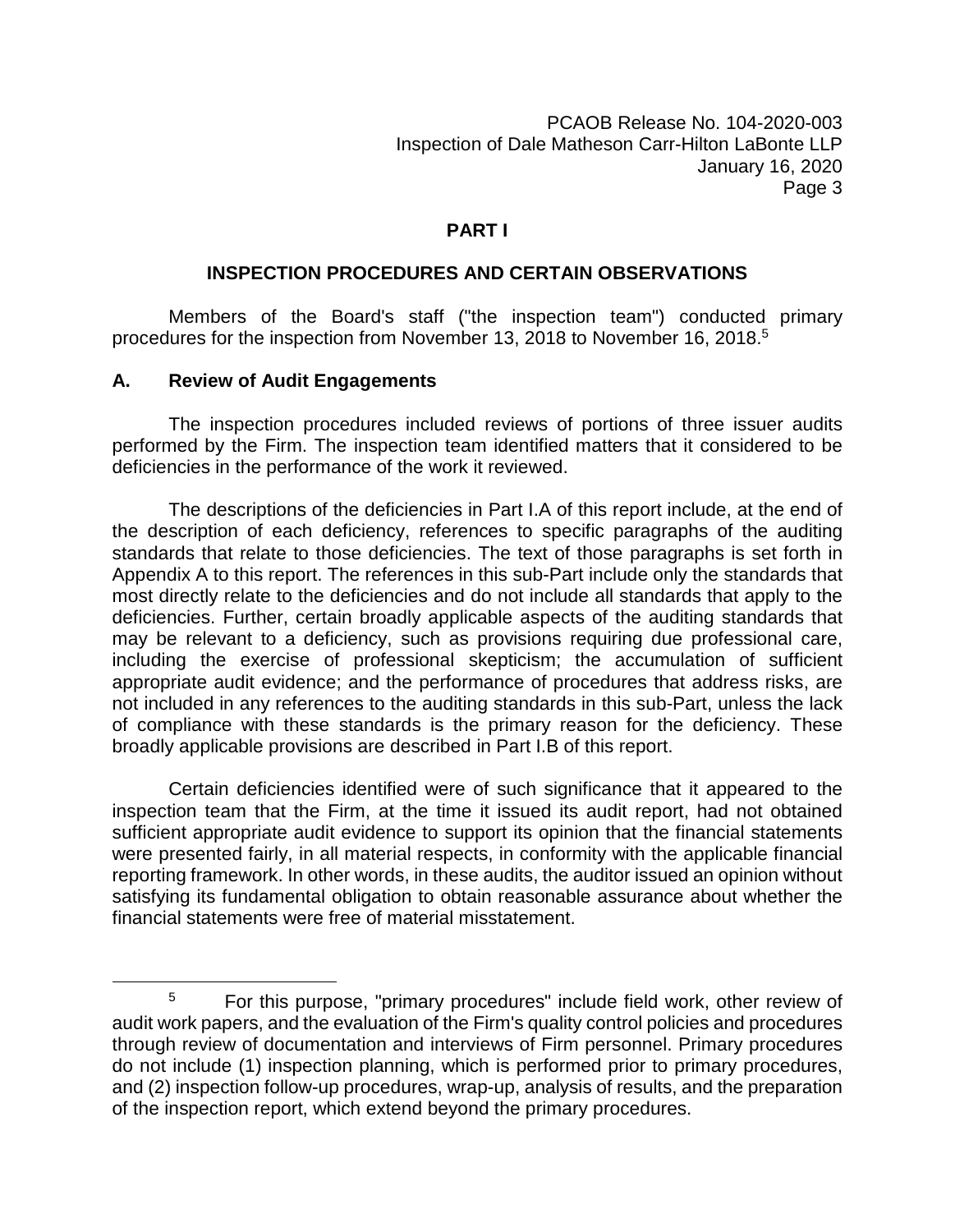The fact that one or more deficiencies in an audit reach this level of significance does not necessarily indicate that the financial statements are materially misstated. It is often not possible for the inspection team, based only on the information available from the auditor, to reach a conclusion on those points.

Whether or not associated with a disclosed financial reporting misstatement, an auditor's failure to obtain the reasonable assurance that the auditor is required to obtain is a serious matter. It is a failure to accomplish the essential purpose of the audit, and it means that, based on the audit work performed, the audit opinion should not have been issued.<sup>6</sup>

The audit deficiencies that reached this level of significance are described below–

Issuer A

 $\overline{a}$ 

(1) the inappropriate issuance of an audit report for an audit represented to have been performed under PCAOB standards when the audit was planned and performed entirely under other auditing standards (AS 3101.02);

(2) the failure to perform sufficient procedures to test a business combination, including the failure to sufficiently evaluate the accounting for the transaction and the significant assumptions used in the valuations used to record the transaction (AS 1210.12; AS 2502.26 and .28; AS 2810.30); and

(3) the failure to perform sufficient procedures to test the valuation of warrants, including the failure to evaluate whether the selected peer company used to determine the expected stock price volatility assumption was comparable to the issuer (AS 2502.26 and .28).

<sup>6</sup> Inclusion in an inspection report does not mean that the deficiency remained unaddressed after the inspection team brought it to the Firm's attention. Depending upon the circumstances, compliance with PCAOB standards may require the Firm to perform additional audit procedures, or to inform a client of the need for changes to its financial statements or reporting on internal control, or to take steps to prevent reliance on its previously expressed audit opinions. The Board expects that firms will comply with these standards, and an inspection may include a review of the adequacy of a firm's compliance with these requirements, either with respect to previously identified deficiencies or deficiencies identified during that inspection. Failure by a firm to take appropriate actions, or a firm's misrepresentations in responding to an inspection report, about whether it has taken such actions, could be a basis for Board disciplinary sanctions.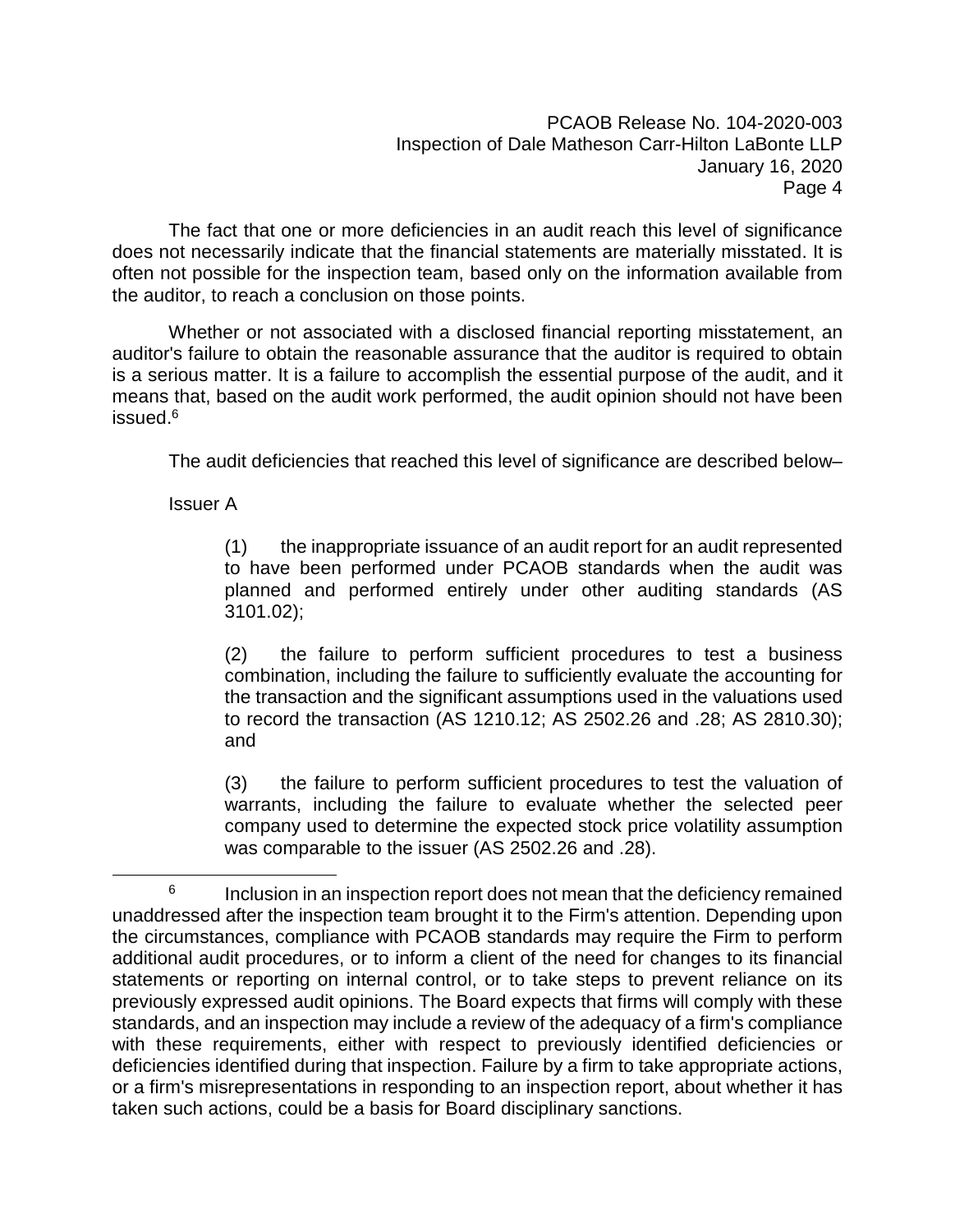Issuer B

(1) the failure to perform sufficient procedures to evaluate the accounting for, and test the valuation of, certain acquired natural resource related assets, including the failure to consider contradictory evidence (AS 2301.11; 2502.26, .28, and .36; AS 2810.03, .30); and

(2) the failure to perform sufficient procedures to evaluate whether the issuer had identified all of its related parties and relationships and transactions with related parties, obtain an understanding of the business purpose for the transactions, and evaluate whether the transactions had been disclosed as required (AS 2410.03, .14-16; AS 2810.30-.31).

Issuer C

the failure to perform sufficient procedures to test the existence and valuation of exploration and evaluation assets, including the failure to obtain sufficient audit evidence for asset additions and the failure to sufficiently test the issuer's quantitative impairment analysis (AS 1210.08, .10, and .12; AS 2301.08 and .11; AS 2315.25; AS 2502.26 and .28).

### **B. Auditing Standards**

Each deficiency described above could relate to several applicable provisions of the standards that govern the conduct of audit work. The paragraphs of the standards that are cited for each deficiency are those that most directly relate to the deficiency. The deficiencies also relate, however, to other paragraphs of those standards and to other auditing standards, including those concerning due professional care, responses to risk assessments, and audit evidence.

Many audit deficiencies involve a lack of due professional care. Paragraphs .02, .05, and .06 of AS 1015, *Due Professional Care in the Performance of Work*, require the independent auditor to plan and perform his or her work with due professional care and set forth aspects of that requirement. AS 1015.07-.09 and paragraph .07 of AS 2301, *The Auditor's Responses to the Risks of Material Misstatement*, specify that due professional care requires the exercise of professional skepticism. These standards state that professional skepticism is an attitude that includes a questioning mind and a critical assessment of the appropriateness and sufficiency of audit evidence.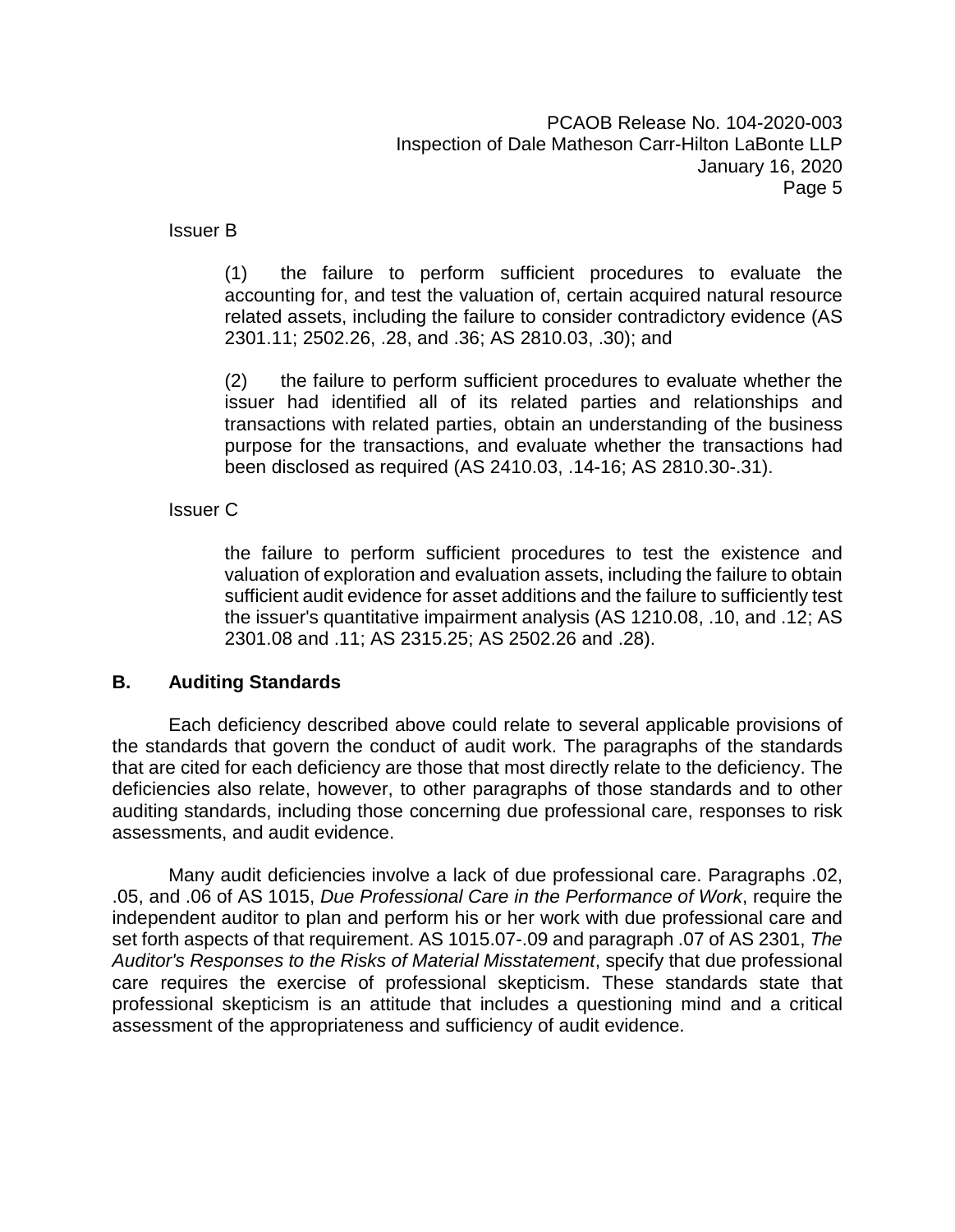AS 2301.03, .05, and .08 require the auditor to design and implement audit responses that address the risks of material misstatement. Paragraph .04 of AS 1105, *Audit Evidence*, requires the auditor to plan and perform audit procedures to obtain sufficient appropriate audit evidence to provide a reasonable basis for the audit opinion. Sufficiency is the measure of the quantity of audit evidence, and the quantity needed is affected by the risk of material misstatement (in the audit of financial statements) or the risk associated with the control (in the audit of internal control over financial reporting ("ICFR") and the quality of the audit evidence obtained. The appropriateness of evidence is measured by its quality; to be appropriate, evidence must be both relevant and reliable in providing support for the related conclusions.

The paragraphs of the standards that are described immediately above are not cited in Part I.A, unless those paragraphs are the most directly related to the relevant deficiency.

B.1. List of Specific Auditing Standards Referenced in Part I.A

The table below lists the specific auditing standards that are referenced in Part I.A of this report, cross-referenced to the issuer audits for which each standard is cited.

| <b>PCAOB Auditing Standards</b>                                                                                                  | Issuers     |
|----------------------------------------------------------------------------------------------------------------------------------|-------------|
| AS 1210, Using the Work of a Specialist                                                                                          | A and C     |
| AS 2301, The Auditor's Responses to the Risks of<br><b>Material Misstatement</b>                                                 | B and C     |
| AS 2315, Audit Sampling                                                                                                          | С           |
| AS 2410, Related Parties                                                                                                         | B           |
| AS 2502, Auditing Fair Value Measurements and<br><b>Disclosures</b>                                                              | A, B, and C |
| AS 2810, Evaluating Audit Results                                                                                                | A and B     |
| AS 3101, The Auditor's Report on an Audit of<br><b>Financial Statements When the Auditor Expresses</b><br>an Unqualified Opinion | A           |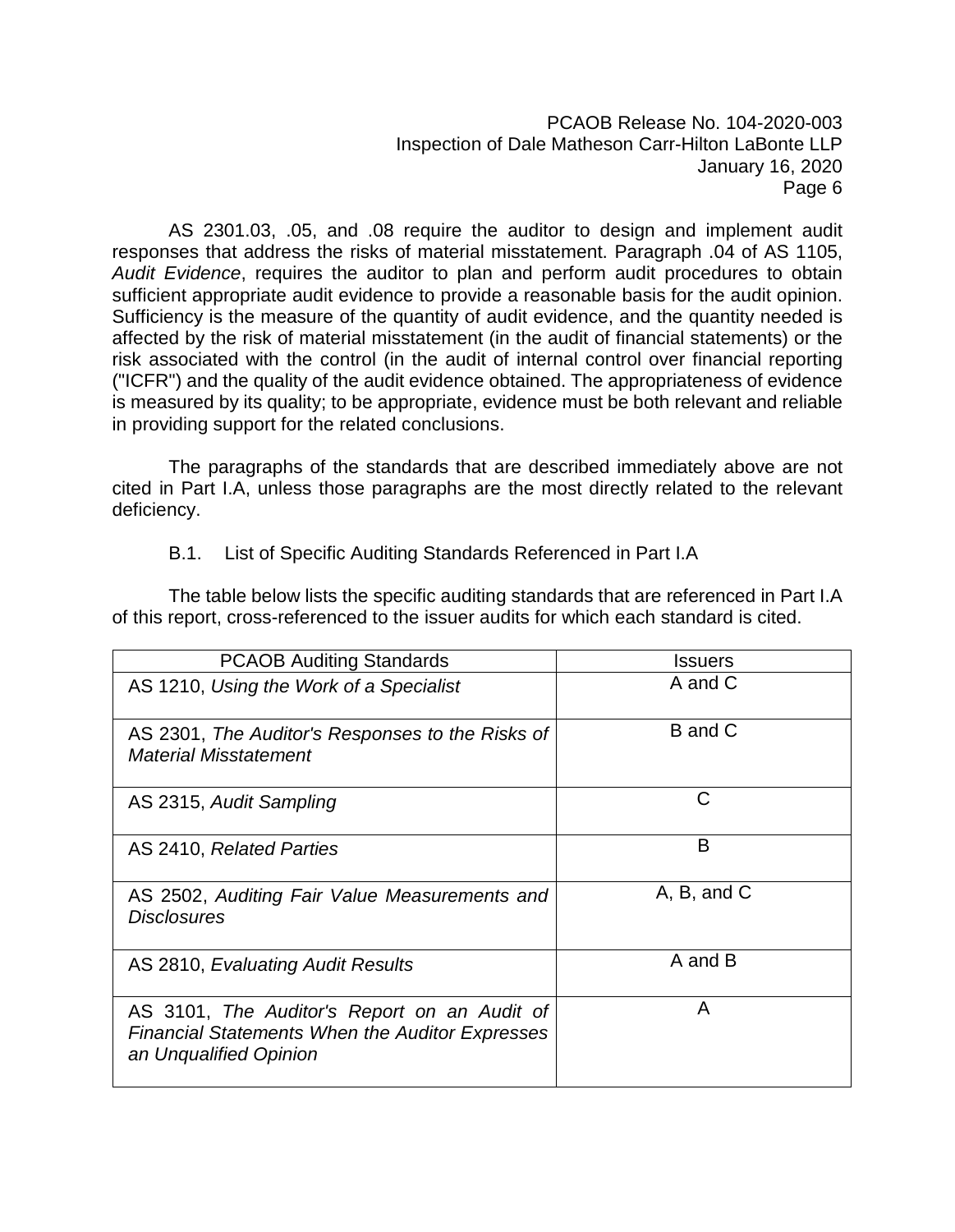# **C. Information Concerning PCAOB Inspections that is Generally Applicable to Triennially Inspected Firms**

A Board inspection includes a review of certain portions of selected audit work performed by the inspected firm and a review of certain aspects of the firm's quality control system. The inspections are designed to identify deficiencies in audit work and defects or potential defects in the firm's system of quality control related to the firm's audit work. The focus on deficiencies, defects, and potential defects necessarily carries through to reports on inspections and, accordingly, Board inspection reports are not intended to serve as balanced report cards or overall rating tools. Further, the inclusion in an inspection report of certain deficiencies, defects, and potential defects should not be construed as an indication that the Board has made any determination about other aspects of the inspected firm's systems, policies, procedures, practices, or conduct not included within the report.

# C.1. Reviews of Audit Work

 $\overline{a}$ 

Inspections include reviews of portions of selected audits of financial statements and, where applicable, audits of ICFR. For these audits, the inspection team selects certain portions of the audits for inspection, and it reviews the engagement team's work papers and interviews engagement personnel regarding those portions. If the inspection team identifies a potential issue that it is unable to resolve through discussion with the firm and any review of additional work papers or other documentation, the inspection team ordinarily provides the firm with a written comment form on the matter and the firm is allowed the opportunity to provide a written response to the comment form. If the response does not resolve the inspection team's concerns, the matter is considered a deficiency and is evaluated for inclusion in the inspection report.

The inspection team selects the audits, and the specific portions of those audits, that it will review, and the inspected firm is not allowed an opportunity to limit or influence the selections. Audit deficiencies that the inspection team may identify include a firm's failure to identify, or to address appropriately, financial statement misstatements, including failures to comply with disclosure requirements,<sup>7</sup> as well as a firm's failure to

 $7$  When it comes to the Board's attention that an issuer's financial statements appear not to present fairly, in a material respect, the financial position, results of operations, or cash flows of the issuer in conformity with the applicable financial reporting framework, the Board's practice is to report that information to the Securities and Exchange Commission ("SEC" or "the Commission"), which has jurisdiction to determine proper accounting in issuers' financial statements. Any description in this report of financial statement misstatements or failures to comply with SEC disclosure requirements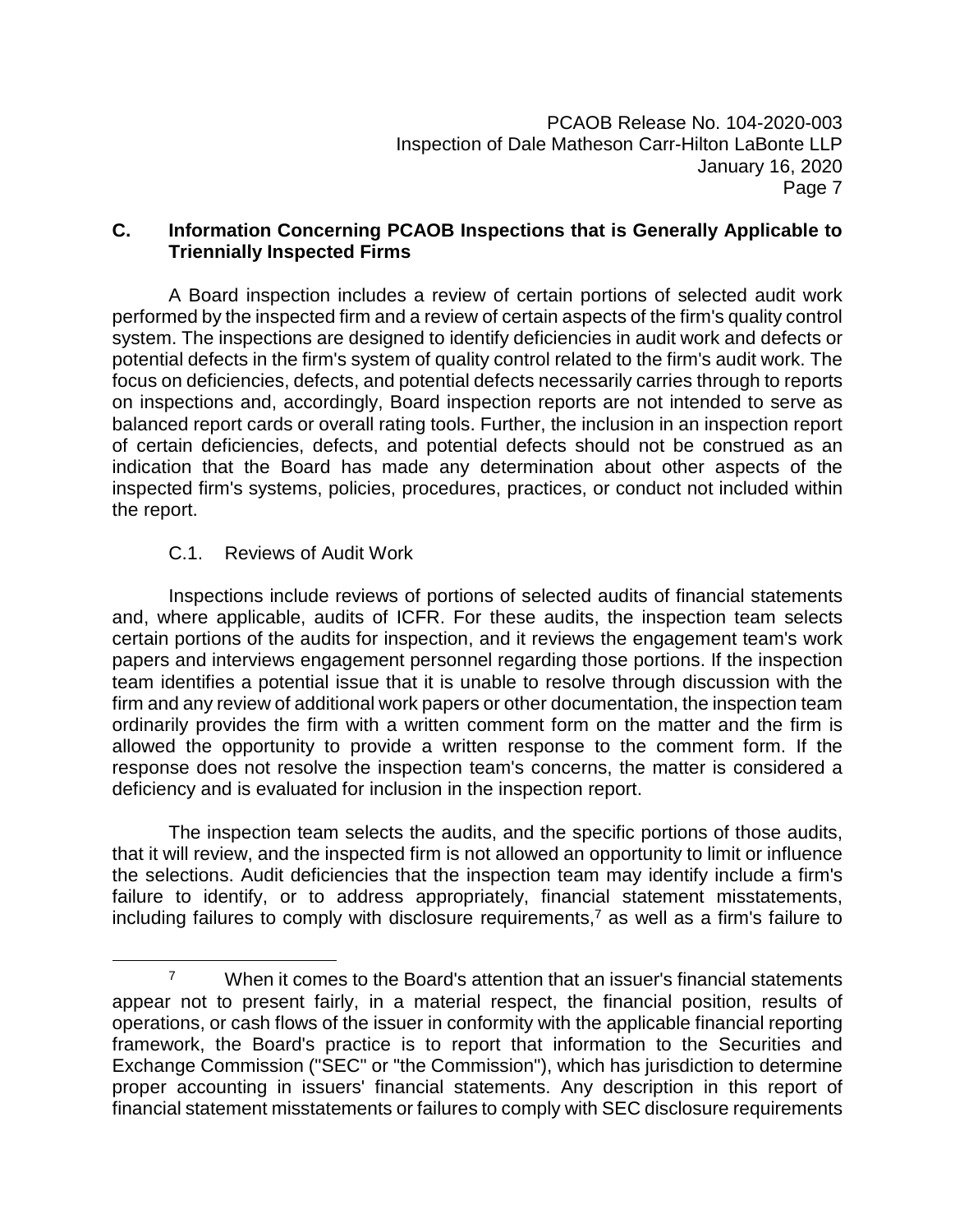perform, or to perform sufficiently, certain necessary audit procedures. An inspection may not involve the review of all of the firm's audit work, nor is it designed to identify every deficiency in the reviewed audits. Accordingly, a Board inspection report should not be understood to provide any assurance that a firm's audit work, or the relevant issuers' financial statements or reporting on ICFR, are free of any deficiencies not specifically described in an inspection report.

In some cases, the conclusion that a firm did not perform a procedure may be based on the absence of documentation and the absence of persuasive other evidence, even if the firm claimed to have performed the procedure. AS 1215, *Audit Documentation*, provides that, in various circumstances including PCAOB inspections, a firm that has not adequately documented that it performed a procedure, obtained evidence, or reached an appropriate conclusion must demonstrate with persuasive other evidence that it did so, and that oral assertions and explanations alone do not constitute persuasive other evidence. In reaching its conclusions, an inspection team considers whether audit documentation or any other evidence that a firm might provide to the inspection team supports the firm's contention that it performed a procedure, obtained evidence, or reached an appropriate conclusion. In the case of every matter cited in the public portion of a final inspection report, the inspection team has carefully considered any contention by the firm that it did so but just did not document its work, and the inspection team has concluded that the available evidence does not support the contention that the firm sufficiently performed the necessary work.

Identified deficiencies in the audit work that exceed a significance threshold (which is described in Part I.A of the inspection report) are summarized in the public portion of the inspection report.<sup>8</sup>

The Board cautions against extrapolating from the results presented in the public portion of a report to broader conclusions about the frequency of deficiencies throughout the firm's practice. Individual audit engagements and areas of inspection focus are most

 $\overline{a}$ 

should not be understood as an indication that the SEC has considered or made any determination regarding these issues unless otherwise expressly stated.

<sup>&</sup>lt;sup>8</sup> The discussion in this report of any deficiency observed in a particular audit engagement reflects information reported to the Board by the inspection team and does not reflect any determination by the Board as to whether the Firm has engaged in any conduct for which it could be sanctioned through the Board's disciplinary process. In addition, any references in this report to violations or potential violations of law, rules, or professional standards are not a result of an adversarial adjudicative process and do not constitute conclusive findings for purposes of imposing legal liability.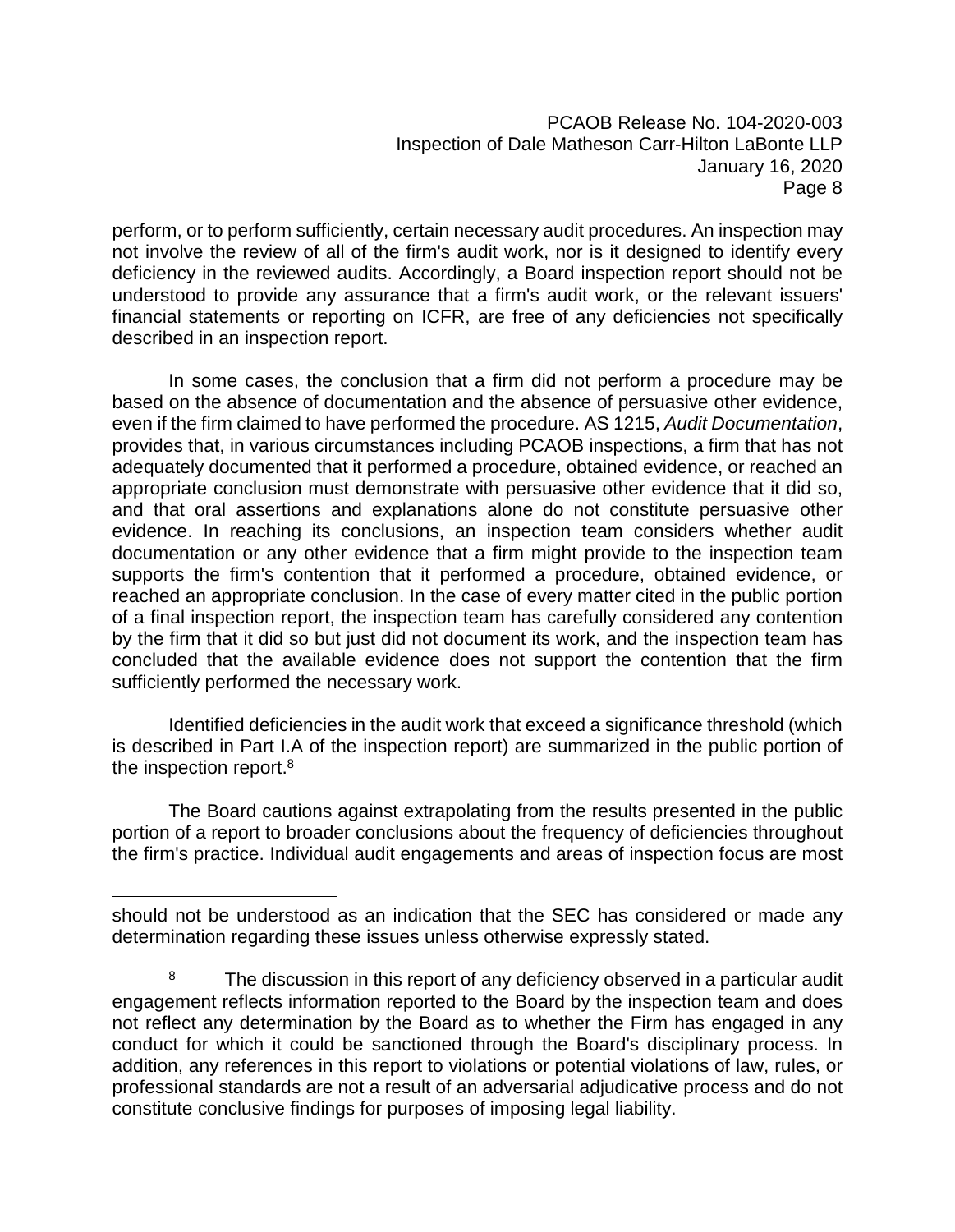often selected on a risk-weighted basis and not randomly. Areas of focus vary among selected audit engagements, but often involve audit work on the most difficult or inherently uncertain areas of financial statements. Thus, the audit work is generally selected for inspection based on factors that, in the inspection team's view, heighten the possibility that auditing deficiencies are present, rather than through a process intended to identify a representative sample.

### C.2. Review of a Firm's Quality Control System

 $\overline{a}$ 

QC 20, *System of Quality Control for a CPA Firm's Accounting and Auditing Practice*, provides that an auditing firm has a responsibility to ensure that its personnel comply with the applicable professional standards. This standard specifies that a firm's system of quality control should encompass the following elements: (1) independence, integrity, and objectivity; (2) personnel management; (3) acceptance and continuance of issuer audit engagements; (4) engagement performance; and (5) monitoring.

The inspection team's assessment of a firm's quality control system is derived both from the results of its procedures specifically focused on the firm's quality control policies and procedures, and also from inferences that can be drawn from deficiencies in the performance of individual audit engagements. Audit deficiencies, whether alone or when aggregated, may indicate areas where a firm's system has failed to provide reasonable assurance of quality in the performance of audit work. Even deficiencies that do not result in an insufficiently supported audit opinion may indicate a defect or potential defect in a firm's quality control system.<sup>9</sup> If identified deficiencies, when accumulated and evaluated, indicate defects or potential defects in the firm's system of quality control, the nonpublic portion of this report would include a discussion of those issues. When evaluating whether identified deficiencies in individual audit engagements indicate a defect or potential defect in a firm's system of quality control, the inspection team considers the nature, significance, and frequency of deficiencies;<sup>10</sup> related firm methodology, guidance, and practices; and possible root causes.

<sup>&</sup>lt;sup>9</sup> Not every audit deficiency suggests a defect or potential defect in a firm's quality control system, and this report may not discuss every audit deficiency the inspection team identified.

<sup>&</sup>lt;sup>10</sup> An evaluation of the frequency of a type of deficiency may include consideration of how often the inspection team reviewed audit work that presented the opportunity for similar deficiencies to occur. In some cases, even a type of deficiency that is observed infrequently in a particular inspection may, because of some combination of its nature, its significance, and the frequency with which it has been observed in previous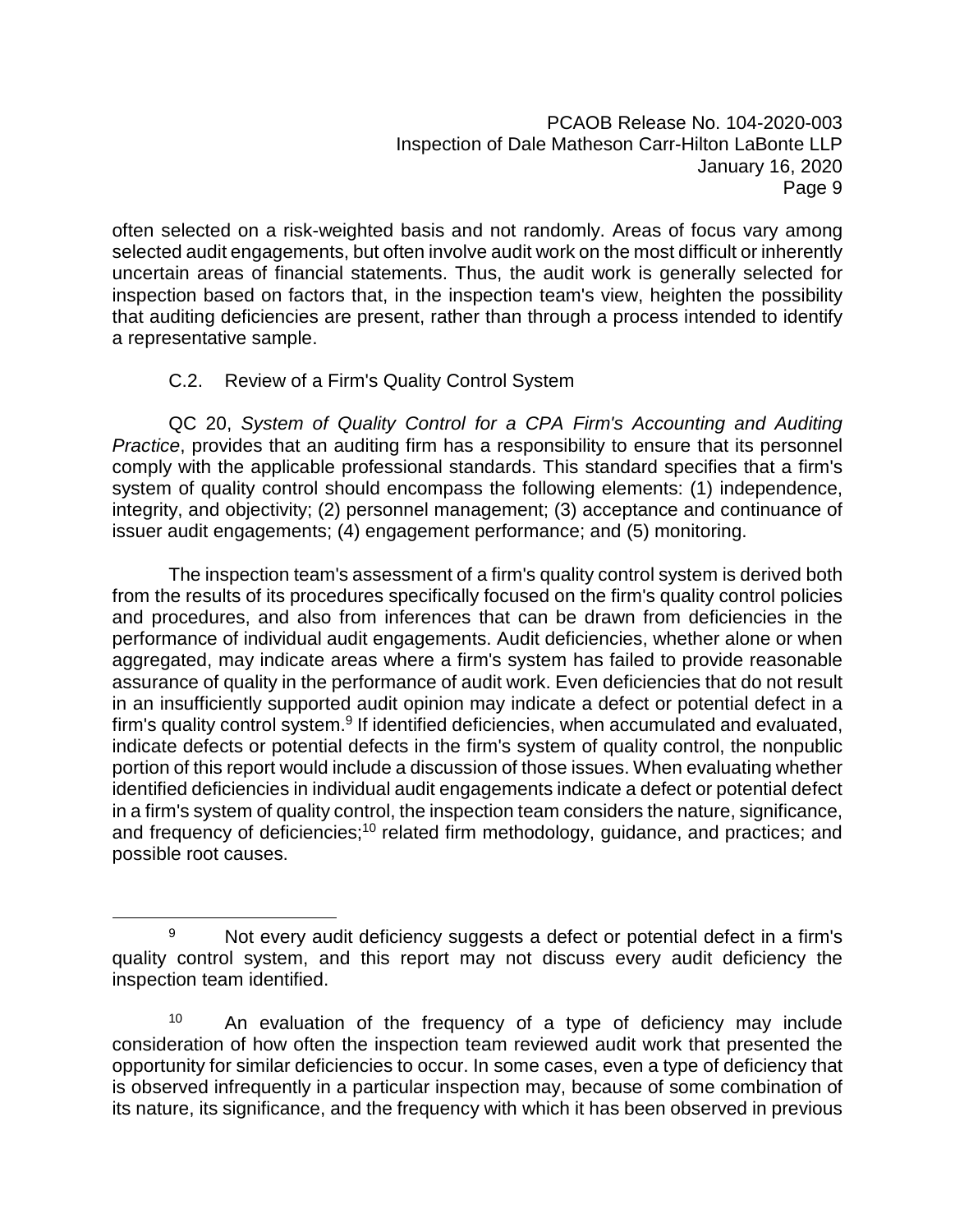Inspections also include a review of certain of the firm's practices, policies, and processes related to audit quality, which constitute a part of the firm's quality control system. This review addresses practices, policies, and procedures concerning audit performance, training, compliance with independence standards, client acceptance and retention, and the establishment of policies and procedures.

### END OF PART I

inspections of the firm, be cause for concern about a quality control defect or potential defect.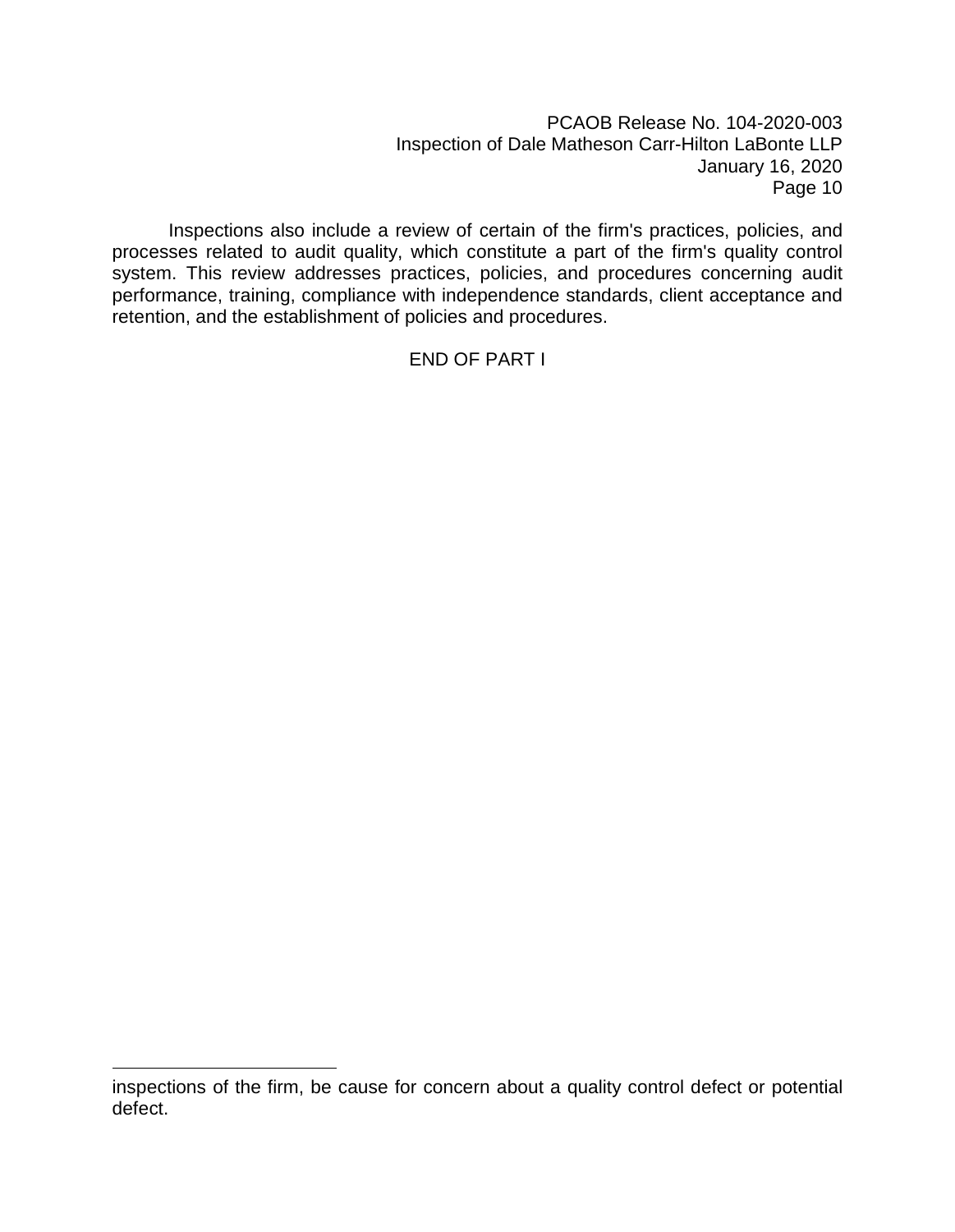# PARTS II AND III OF THIS REPORT ARE NONPUBLIC AND ARE OMITTED FROM THIS PUBLIC DOCUMENT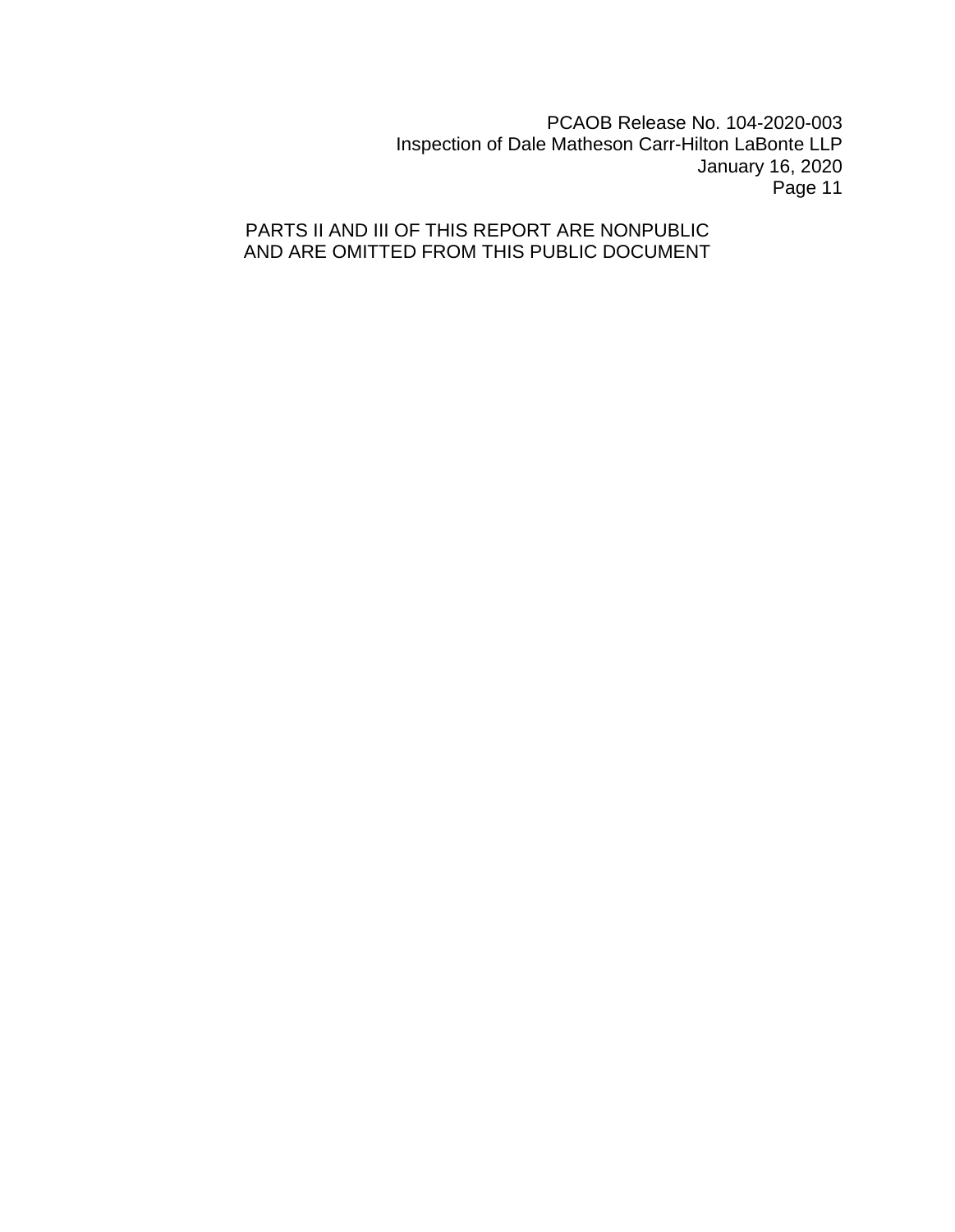### **PART IV**

### **RESPONSE OF THE FIRM TO DRAFT INSPECTION REPORT**

Pursuant to section 104(f) of the Act, 15 U.S.C. § 7214(f), and PCAOB Rule 4007(a), the Firm provided a written response to a draft of this report and that response has received careful consideration. Pursuant to section 104(f) of the Act and PCAOB Rule 4007(b), the Firm's response, minus any portion granted confidential treatment, is attached hereto and made part of this final inspection report.<sup>11</sup>

 $\overline{a}$ 

<sup>&</sup>lt;sup>11</sup> The Board does not make public any of a firm's comments that address a nonpublic portion of the report unless a firm specifically requests otherwise. In some cases, the result may be that none of a firm's response is made publicly available. In addition, pursuant to section 104(f) of the Act, 15 U.S.C. § 7214(f), and PCAOB Rule 4007(b), if a firm requests, and the Board grants, confidential treatment for any of the firm's comments on a draft report, the Board does not include those comments in the final report at all. The Board routinely grants confidential treatment, if requested, for any portion of a firm's response that addresses any point in the draft that the Board omits from, or any inaccurate statement in the draft that the Board corrects in, the final report.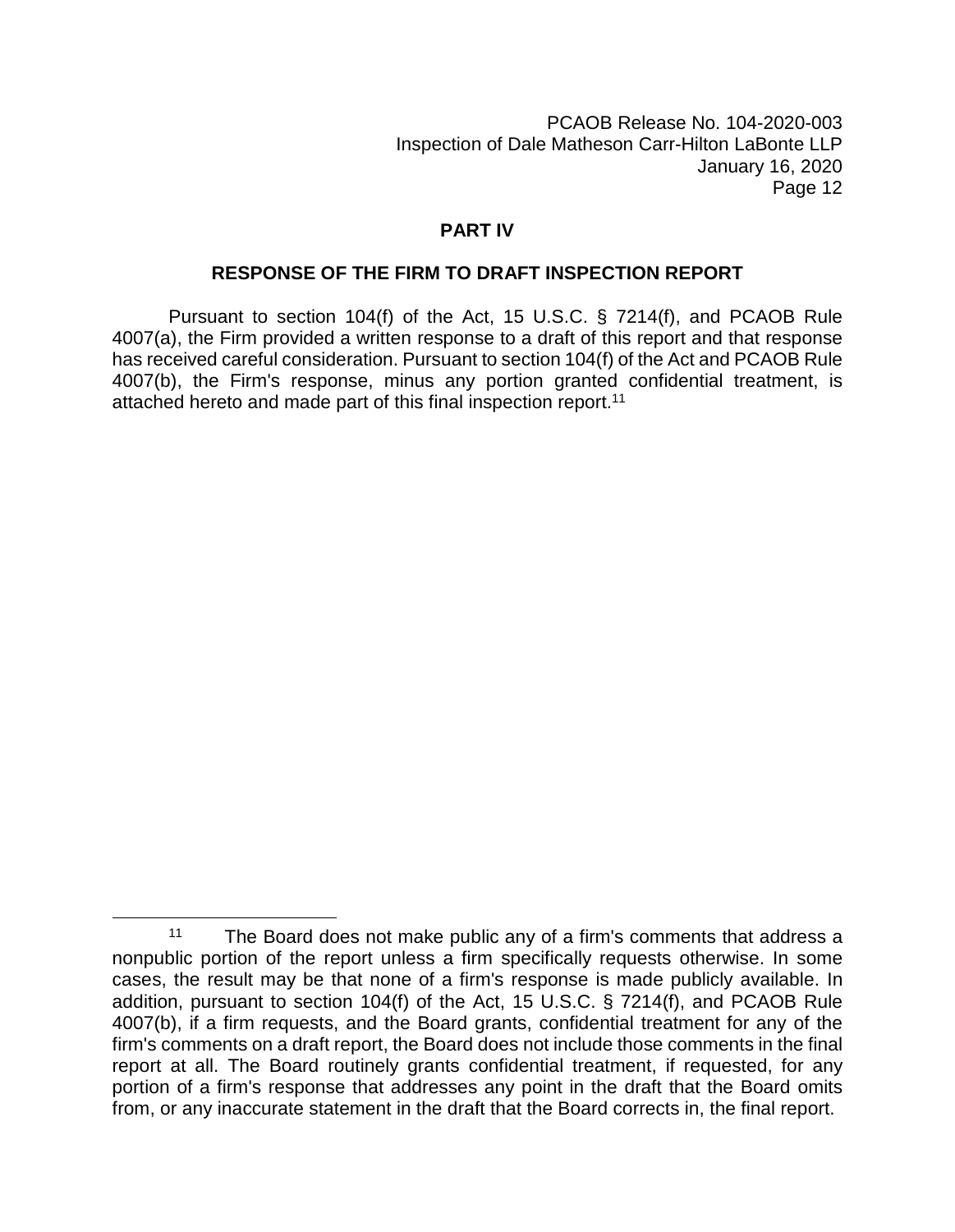

DALE MATHESON CARR-HILTON LABONTE LLP CHARTERED PROFESSIONAL ACCOUNTANTS

October 30, 2019

Mr. George Botic, Director Division of Registration and Inspections Public Company Accounting Oversight Board (United States) 1666 K Street, N.W. Washington, DC 20006

Dear Mr. Botic

#### Re: Response to Part I of the Draft Report of Inspection of Dale Matheson Carr-Hilton LaBonte LLP ("DMCL")

DMCL is pleased to provide our response to Part I of the Draft Report on the inspection that was conducted in November 2018. We support the objective of the Public Company Accounting Oversight Board ("PCAOB") to enhance audit quality. DMCL is committed to the continual improvement of the quality of its audits. We are taking a number of steps to ensure that our audits are in compliance with the standards of the PCAOB.

We have evaluated the matters described in Part 1 of the draft report and have either completed or are in the process of completing additional procedures in accordance with AS 2901 Consideration of Omitted Procedures After the Report Date, including whether it will be necessary to reissue our audit reports in accordance with AS 2905 Subsequent Discovery of Facts Existing at the Date of the Auditor's Report.

We appreciate the work of the PCAOB inspection team and look forward to receiving the final inspection report.

 $\overline{1}$ 

Yours sincerely.

DMCL

**DALE MATHESON CARR-HILTON LABONTE LLP CHARTERED PROFESSIONAL ACCOUNTANTS** 



1500 - 1140 W. Pender Street<br>Vancouver, BC V6E 4G1<br>TEL 604.687.4747 | FAX 604.689.2778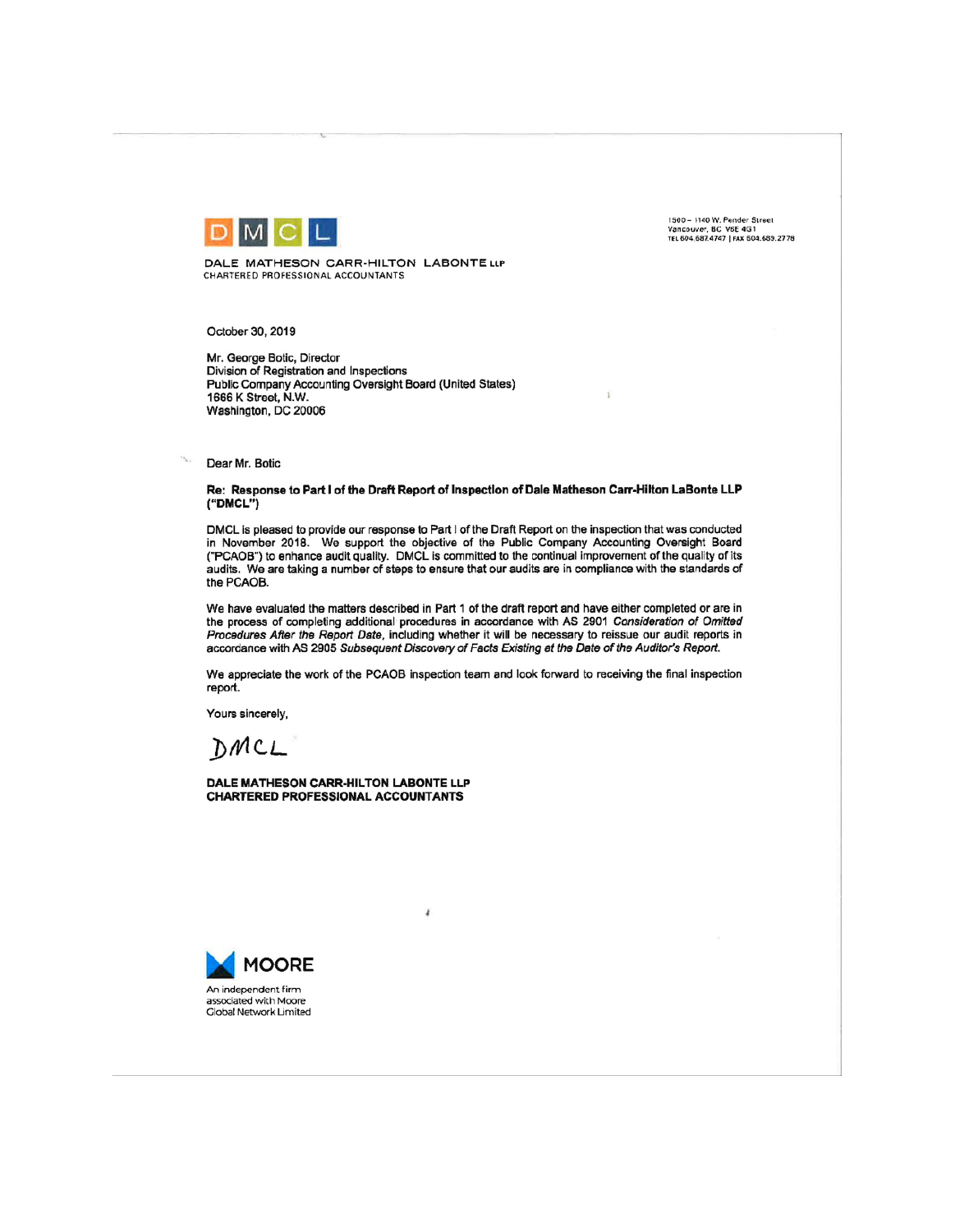# **APPENDIX A**

### **AUDITING STANDARDS REFERENCED IN PART I**

This appendix provides the text of the auditing standard paragraphs that are referenced in Part I.A of this report. Footnotes that are included in this appendix, and any other Notes, are from the original auditing standards that are referenced. While this appendix contains the specific portions of the relevant standards cited with respect to the deficiencies in Part I.A of this report, other portions of the standards (including those described in Part I.B of this report) may provide additional context, descriptions, related requirements, or explanations; the complete standards are available on the PCAOB's website at http://pcaobus.org/STANDARDS/Pages/default.aspx.<sup>12</sup>

| AS 1210, Using the Work of a Specialist                                 |                                                                                                                                                                                                                                                                                                                                                                                                                                             |          |
|-------------------------------------------------------------------------|---------------------------------------------------------------------------------------------------------------------------------------------------------------------------------------------------------------------------------------------------------------------------------------------------------------------------------------------------------------------------------------------------------------------------------------------|----------|
| <b>QUALIFICATIONS AND</b><br><b>WORK OF A SPECIALIST</b>                |                                                                                                                                                                                                                                                                                                                                                                                                                                             |          |
| AS 1210.08                                                              | The auditor should consider the following to<br>evaluate the professional qualifications of the specialist in<br>determining that the specialist possesses the necessary<br>skill or knowledge in the particular field:                                                                                                                                                                                                                     | Issuer C |
|                                                                         | The professional certification, license, or other<br>a.<br>recognition of the competence of the specialist in<br>his or her field, as appropriate.                                                                                                                                                                                                                                                                                          |          |
|                                                                         | b. The reputation and standing of the specialist in the<br>views of peers and others familiar with the<br>specialist's capability or performance.                                                                                                                                                                                                                                                                                           |          |
|                                                                         | The specialist's experience in the type of work<br>C.<br>under consideration.                                                                                                                                                                                                                                                                                                                                                               |          |
| <b>RELATIONSHIP OF THE</b><br><b>SPECIALIST TO THE</b><br><b>CLIENT</b> |                                                                                                                                                                                                                                                                                                                                                                                                                                             |          |
| AS 1210.10                                                              | The auditor should evaluate the relationship <sup>6</sup> of the<br>specialist to the client, including circumstances that might<br>impair the specialist's objectivity. Such circumstances<br>include situations in which the client has the ability—through<br>employment,<br>ownership,<br>contractual<br>right,<br>family<br>relationship, or otherwise-to directly or indirectly control or<br>significantly influence the specialist. | Issuer C |

 $12$  The text presented in this appendix represents the standards as in effect during the applicable audit period.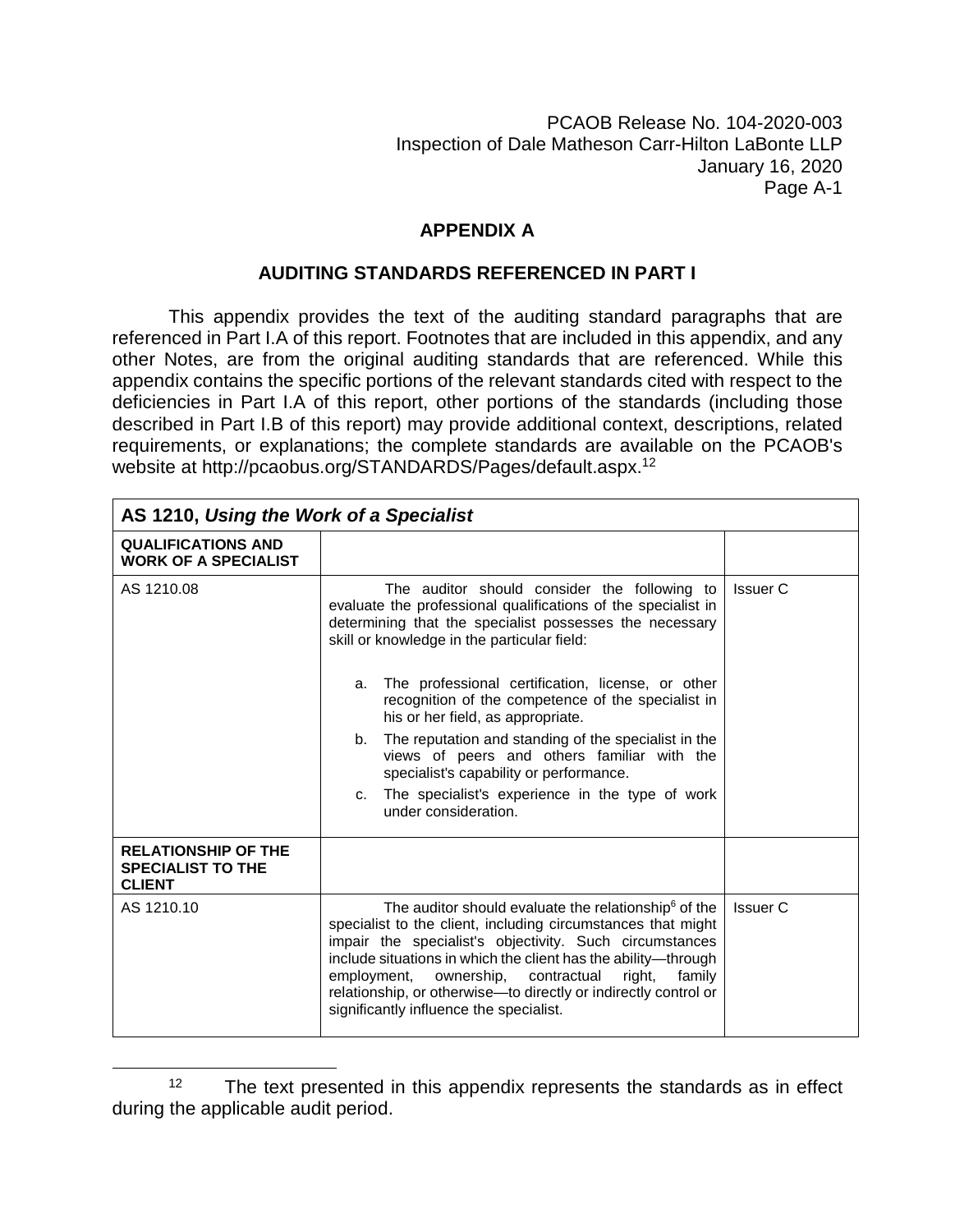| AS 1210, Using the Work of a Specialist                                                                                                                                                                           |                                                                                                                                                                                                                                                                                                                                                                                                                                                                                                                                                                                                                                                                                                                                                                                                                                                                                      |                 |  |
|-------------------------------------------------------------------------------------------------------------------------------------------------------------------------------------------------------------------|--------------------------------------------------------------------------------------------------------------------------------------------------------------------------------------------------------------------------------------------------------------------------------------------------------------------------------------------------------------------------------------------------------------------------------------------------------------------------------------------------------------------------------------------------------------------------------------------------------------------------------------------------------------------------------------------------------------------------------------------------------------------------------------------------------------------------------------------------------------------------------------|-----------------|--|
| Footnote to AS 1210.10                                                                                                                                                                                            |                                                                                                                                                                                                                                                                                                                                                                                                                                                                                                                                                                                                                                                                                                                                                                                                                                                                                      |                 |  |
| 6<br>The term relationship includes, but is not limited to, those situations meeting the definition of<br>"related parties" contained in the financial reporting framework applicable to the company under audit. |                                                                                                                                                                                                                                                                                                                                                                                                                                                                                                                                                                                                                                                                                                                                                                                                                                                                                      |                 |  |
| USING THE FINDINGS OF<br>THE SPECIALIST                                                                                                                                                                           |                                                                                                                                                                                                                                                                                                                                                                                                                                                                                                                                                                                                                                                                                                                                                                                                                                                                                      |                 |  |
| AS 1210.12                                                                                                                                                                                                        | The appropriateness and reasonableness of<br>methods and assumptions used and their application are<br>the responsibility of the specialist. The auditor should $(a)$<br>obtain an understanding of the methods and assumptions<br>used by the specialist, (b) make appropriate tests of data<br>provided to the specialist, taking into account the auditor's<br>assessment of control risk, and (c) evaluate whether the<br>specialist's findings support the related assertions in the<br>financial statements. Ordinarily, the auditor would use the<br>work of the specialist unless the auditor's procedures lead<br>him or her to believe the findings are unreasonable in the<br>circumstances. If the auditor believes the findings are<br>unreasonable, he or she should apply additional<br>procedures, which may include obtaining the opinion of<br>another specialist. | Issuers A and C |  |

| AS 2301, The Auditor's Responses to the Risks of Material Misstatement                                                                                                                                                                                                              |                    |  |  |
|-------------------------------------------------------------------------------------------------------------------------------------------------------------------------------------------------------------------------------------------------------------------------------------|--------------------|--|--|
|                                                                                                                                                                                                                                                                                     |                    |  |  |
| The auditor should design and perform audit<br>procedures in a manner that addresses the assessed risks<br>of material misstatement for each relevant assertion of<br>each significant account and disclosure.                                                                      | <b>Issuer C</b>    |  |  |
|                                                                                                                                                                                                                                                                                     |                    |  |  |
| For significant risks, the auditor should perform<br>substantive procedures, including tests of details, that are<br>specifically responsive to the assessed risks.<br>Note: AS 2110 discusses identification of<br>significant risks <sup>10</sup> and states that fraud risks are | Issuers B and C    |  |  |
|                                                                                                                                                                                                                                                                                     | significant risks. |  |  |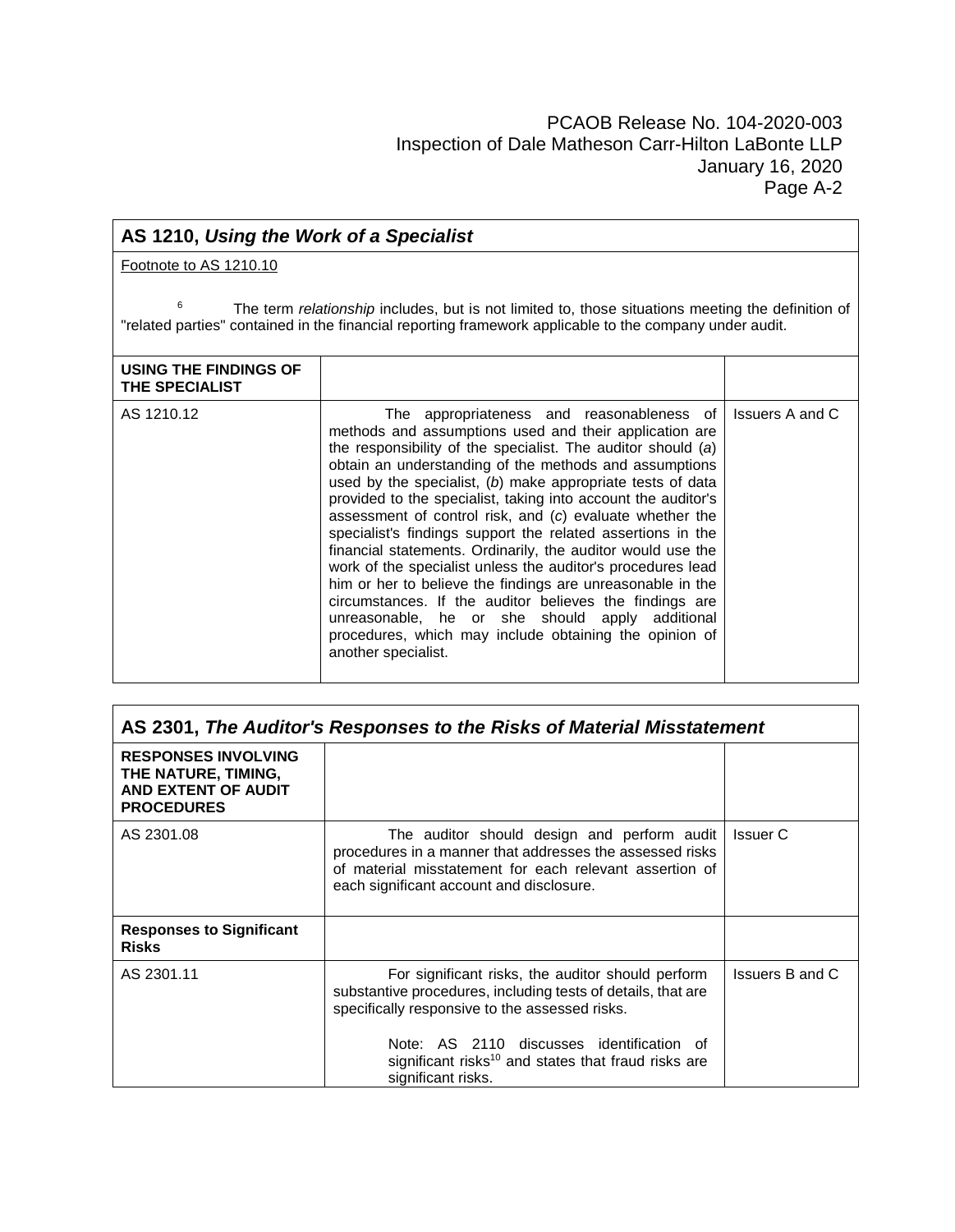# **AS 2301,** *The Auditor's Responses to the Risks of Material Misstatement*

Footnote to AS 2301.11

<sup>10</sup> *See* AS 2110.71 for factors that the auditor should evaluate in determining which risks are significant risks.

| AS 2315, Audit Sampling                                             |                                                                                                                                                                                                                                                                                                                                                                                                                                                                                                                                                                                                                                                                                                                                                                                                                                                                                                                                                                                                                                                                                                                                                                                                                                                                        |          |  |
|---------------------------------------------------------------------|------------------------------------------------------------------------------------------------------------------------------------------------------------------------------------------------------------------------------------------------------------------------------------------------------------------------------------------------------------------------------------------------------------------------------------------------------------------------------------------------------------------------------------------------------------------------------------------------------------------------------------------------------------------------------------------------------------------------------------------------------------------------------------------------------------------------------------------------------------------------------------------------------------------------------------------------------------------------------------------------------------------------------------------------------------------------------------------------------------------------------------------------------------------------------------------------------------------------------------------------------------------------|----------|--|
| <b>SAMPLING IN</b><br><b>SUBSTANTIVE TESTS OF</b><br><b>DETAILS</b> |                                                                                                                                                                                                                                                                                                                                                                                                                                                                                                                                                                                                                                                                                                                                                                                                                                                                                                                                                                                                                                                                                                                                                                                                                                                                        |          |  |
| Performance and<br><b>Evaluation</b>                                |                                                                                                                                                                                                                                                                                                                                                                                                                                                                                                                                                                                                                                                                                                                                                                                                                                                                                                                                                                                                                                                                                                                                                                                                                                                                        |          |  |
| AS 2315.25                                                          | Auditing procedures that are appropriate to the<br>particular audit objective should be applied to each sample<br>item. In some circumstances the auditor may not be able to<br>apply the planned audit procedures to selected sample<br>items because, for example, supporting documentation may<br>be missing. The auditor's treatment of unexamined items will<br>depend on their effect on his evaluation of the sample. If the<br>auditor's evaluation of the sample results would not be<br>altered by considering those unexamined items to be<br>misstated, it is not necessary to examine the items.<br>However, if considering those unexamined items to be<br>misstated would lead to a conclusion that the balance or<br>class contains material misstatement, the auditor should<br>consider alternative procedures that would provide him with<br>sufficient evidence to form a conclusion. The auditor also<br>should evaluate whether the reasons for his or her inability<br>to examine the items have (a) implications in relation to his<br>or her risk assessments (including the assessment of fraud<br>risk), (b) implications regarding the integrity of management<br>or employees, and (c) possible effects on other aspects of<br>the audit. | Issuer C |  |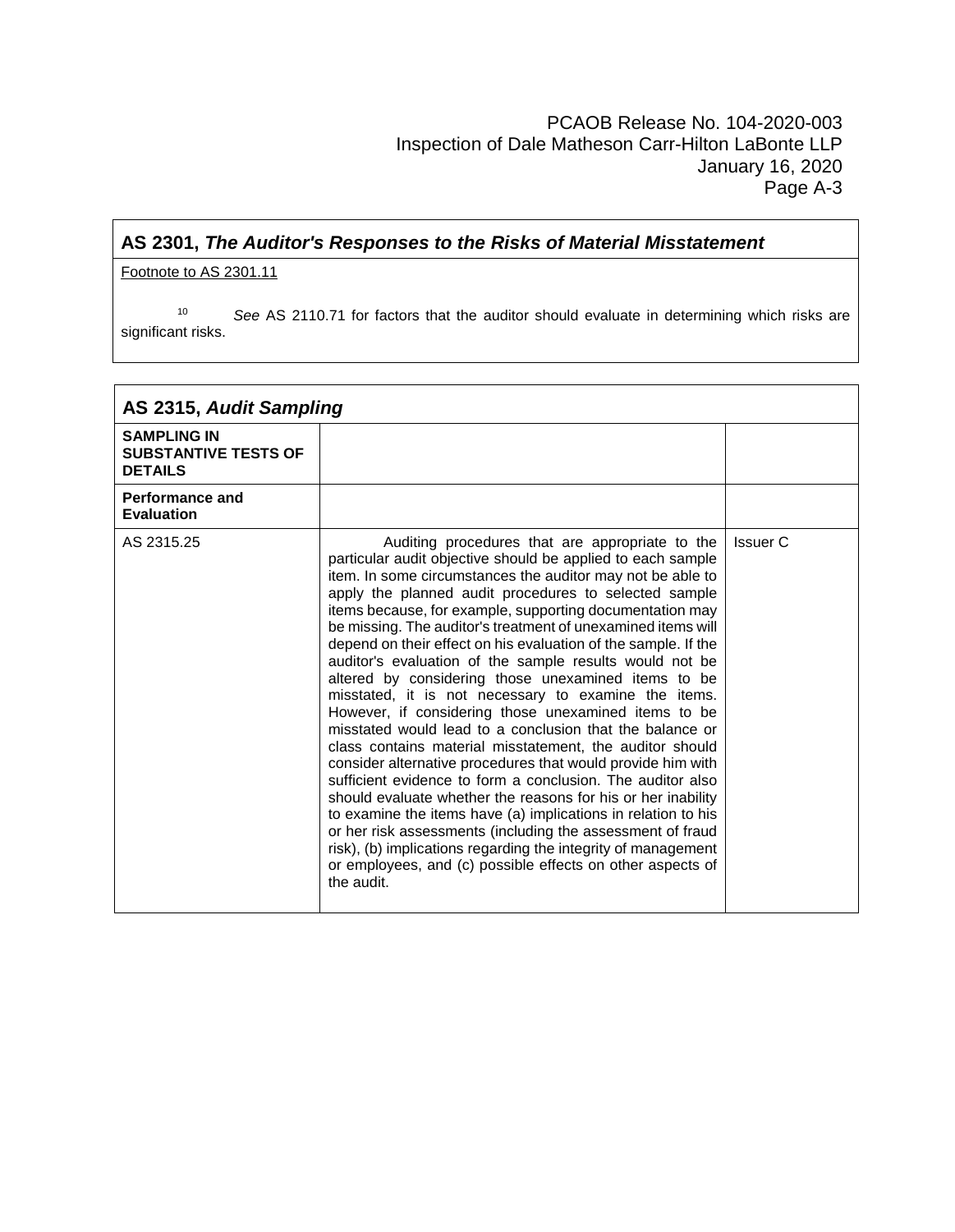| AS 2410, Related Parties                                                                                                                                                                                                  |                                                                                                                                                                                                                                                                                                                                                                                                                                                                                                                                                                                                                                                                                                                                                                                                                                                                                                                                                                                                                                                                                                                                                                                                                                                                                                                                                                                                                                                                                                                                                                                     |                 |
|---------------------------------------------------------------------------------------------------------------------------------------------------------------------------------------------------------------------------|-------------------------------------------------------------------------------------------------------------------------------------------------------------------------------------------------------------------------------------------------------------------------------------------------------------------------------------------------------------------------------------------------------------------------------------------------------------------------------------------------------------------------------------------------------------------------------------------------------------------------------------------------------------------------------------------------------------------------------------------------------------------------------------------------------------------------------------------------------------------------------------------------------------------------------------------------------------------------------------------------------------------------------------------------------------------------------------------------------------------------------------------------------------------------------------------------------------------------------------------------------------------------------------------------------------------------------------------------------------------------------------------------------------------------------------------------------------------------------------------------------------------------------------------------------------------------------------|-----------------|
| <b>PERFORMING RISK</b><br><b>ASSESSMENT</b><br><b>PROCEDURES TO</b><br><b>OBTAIN AN</b><br><b>UNDERSTANDING OF</b><br>THE COMPANY'S<br><b>RELATIONSHIPS AND</b><br><b>TRANSACTIONS WITH ITS</b><br><b>RELATED PARTIES</b> |                                                                                                                                                                                                                                                                                                                                                                                                                                                                                                                                                                                                                                                                                                                                                                                                                                                                                                                                                                                                                                                                                                                                                                                                                                                                                                                                                                                                                                                                                                                                                                                     |                 |
| AS 2410.03                                                                                                                                                                                                                | The auditor should perform procedures to obtain an<br>understanding of the company's relationships<br>and<br>transactions with its related parties that might reasonably be<br>expected to affect the risks of material misstatement of the<br>financial statements in conjunction with performing risk<br>assessment procedures in accordance with AS 2110,<br>Identifying and Assessing Risks of Material Misstatement.<br>The procedures performed to obtain an understanding of the<br>company's relationships and transactions with its related<br>parties include:<br>a. Obtaining an understanding of the company's<br>process (paragraph .04);<br>b. Performing inquiries (paragraphs .05-.07); and<br>c. Communicating with the audit engagement team<br>and other auditors (paragraphs .08-.09).<br>Note: Obtaining an understanding of the company's<br>relationships and transactions with its related parties<br>includes obtaining an understanding of the nature of the<br>relationships between the company and its related parties<br>and of the terms and business purposes (or the lack thereof)<br>of the transactions involving related parties.<br>Note: Performing the risk assessment procedures described<br>in paragraphs .04-.09 of this standard in conjunction with the<br>risk assessment procedures required by AS 2110 is<br>intended to provide the auditor with a reasonable basis for<br>identifying and assessing risks of material misstatement<br>associated with related parties and relationships and<br>transactions with related parties. | <b>Issuer B</b> |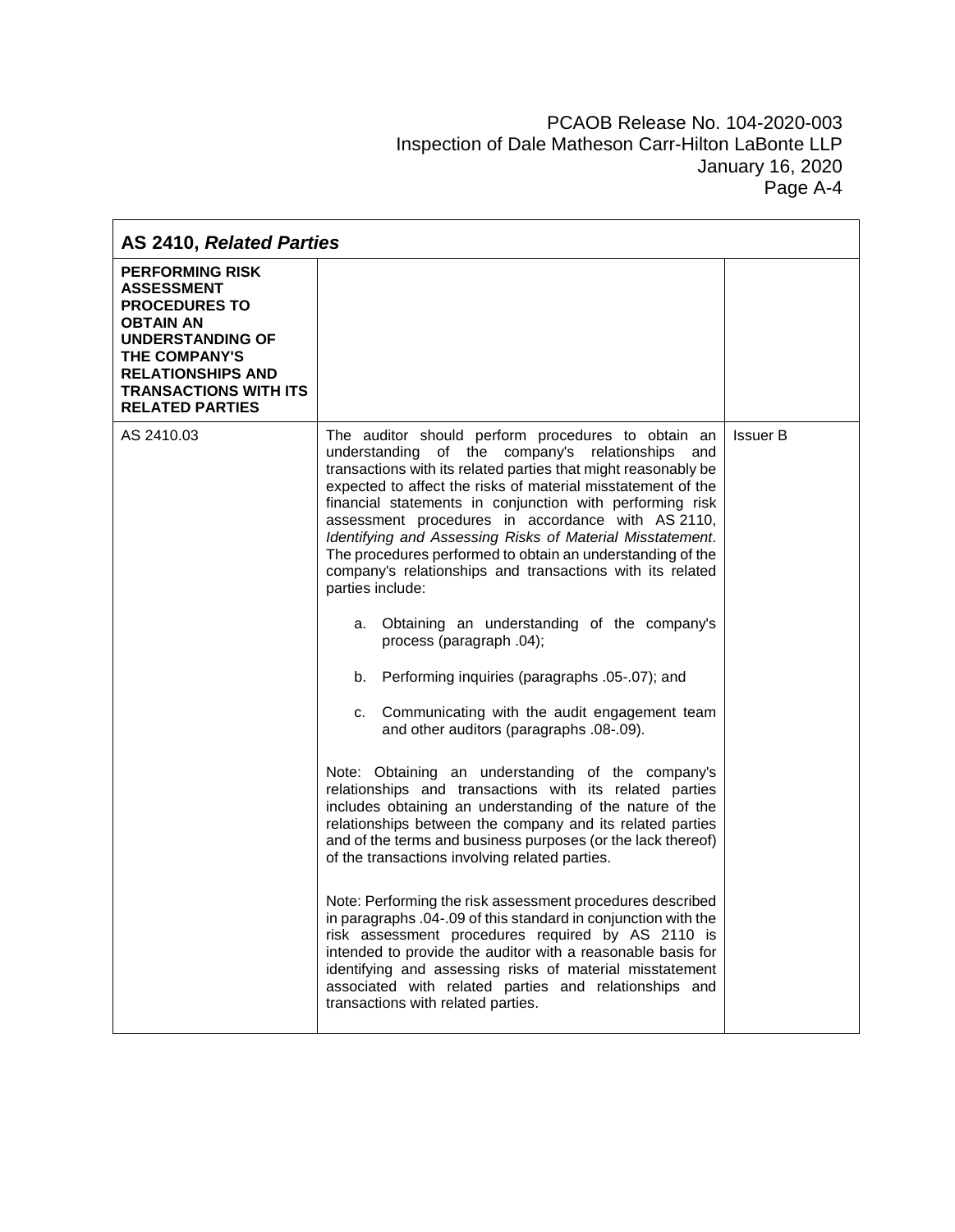| AS 2410, Related Parties                                                                                                                                                                                                                                                                                                                                                         |                                                                                                                                                                                                                                                                                                                                                                                                                                                                                                                                                                                                                                                                                                                                                                                                                                                                                                                                                                                                                                                                                                                                                                                                            |                 |  |
|----------------------------------------------------------------------------------------------------------------------------------------------------------------------------------------------------------------------------------------------------------------------------------------------------------------------------------------------------------------------------------|------------------------------------------------------------------------------------------------------------------------------------------------------------------------------------------------------------------------------------------------------------------------------------------------------------------------------------------------------------------------------------------------------------------------------------------------------------------------------------------------------------------------------------------------------------------------------------------------------------------------------------------------------------------------------------------------------------------------------------------------------------------------------------------------------------------------------------------------------------------------------------------------------------------------------------------------------------------------------------------------------------------------------------------------------------------------------------------------------------------------------------------------------------------------------------------------------------|-----------------|--|
| <b>EVALUATING WHETHER</b><br>THE COMPANY HAS<br><b>PROPERLY IDENTIFIED</b><br><b>ITS RELATED PARTIES</b><br><b>AND RELATIONSHIPS</b><br><b>AND TRANSACTIONS</b><br><b>WITH RELATED PARTIES</b>                                                                                                                                                                                   |                                                                                                                                                                                                                                                                                                                                                                                                                                                                                                                                                                                                                                                                                                                                                                                                                                                                                                                                                                                                                                                                                                                                                                                                            |                 |  |
| AS 2410.14                                                                                                                                                                                                                                                                                                                                                                       | The auditor should evaluate whether the company<br>has properly identified its related parties and relationships<br>and transactions with related parties. Evaluating whether a<br>company has properly identified its related parties and<br>relationships and transactions with related parties involves<br>more than assessing the process used by the company. This<br>evaluation requires the auditor to perform procedures to test<br>the accuracy and completeness of the related parties and<br>relationships and transactions with related parties identified<br>by the company, taking into account the information<br>gathered during the audit. <sup>15</sup> As part of this evaluation, the<br>auditor should read minutes of the meetings of stockholders,<br>directors, and committees of directors, or summaries of<br>actions of recent meetings for which minutes have not yet<br>been prepared.<br>Note: Appendix A contains examples of information<br>and sources of information that may be gathered<br>during the audit that could indicate that related<br>parties or relationships or transactions with related<br>parties previously undisclosed to the auditor might<br>exist. | <b>Issuer B</b> |  |
| Footnote to AS 2410.14                                                                                                                                                                                                                                                                                                                                                           |                                                                                                                                                                                                                                                                                                                                                                                                                                                                                                                                                                                                                                                                                                                                                                                                                                                                                                                                                                                                                                                                                                                                                                                                            |                 |  |
| 15<br>Information obtained from identifying and evaluating a company's significant unusual<br>transactions and obtaining an understanding of a company's financial relationships and transactions with its<br>executive officers could indicate that related parties or relationships or transactions with related parties previously<br>undisclosed to the auditor might exist. |                                                                                                                                                                                                                                                                                                                                                                                                                                                                                                                                                                                                                                                                                                                                                                                                                                                                                                                                                                                                                                                                                                                                                                                                            |                 |  |
| AS 2410.15                                                                                                                                                                                                                                                                                                                                                                       | If the auditor identifies information that indicates that<br>related parties or relationships or transactions with<br>related parties previously undisclosed to the auditor might<br>exist, the auditor should perform the procedures<br>necessary to determine whether previously undisclosed<br>relationships or transactions with related parties, in fact,<br>exist. <sup>16</sup> These procedures should extend beyond inquiry<br>of management.                                                                                                                                                                                                                                                                                                                                                                                                                                                                                                                                                                                                                                                                                                                                                     | Issuer B        |  |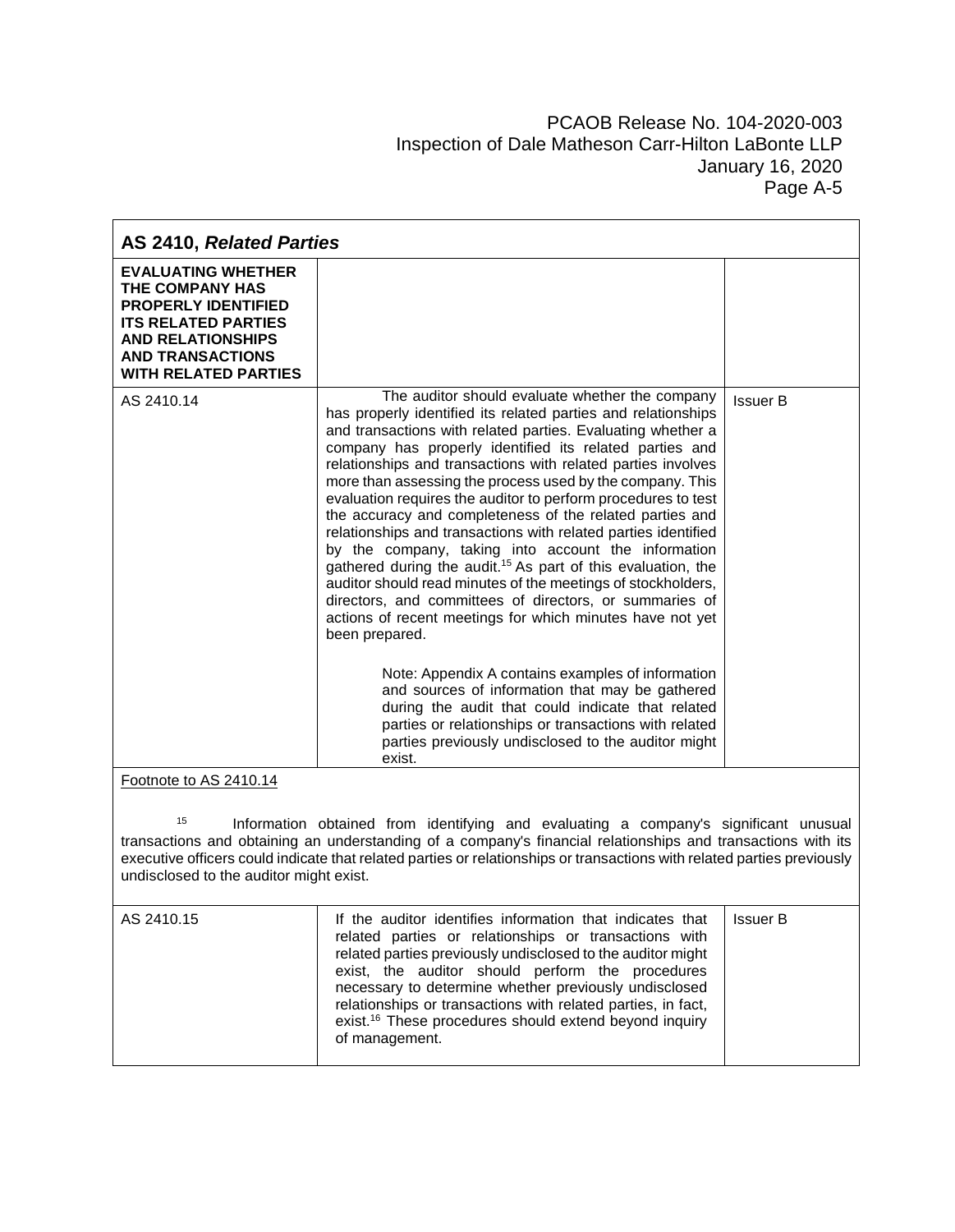| <b>AS 2410, Related Parties</b>                                                                                                                                                                                                                                                                                                                                                                      |                                                                                                                                                                                                                                                                                                  |  |  |  |
|------------------------------------------------------------------------------------------------------------------------------------------------------------------------------------------------------------------------------------------------------------------------------------------------------------------------------------------------------------------------------------------------------|--------------------------------------------------------------------------------------------------------------------------------------------------------------------------------------------------------------------------------------------------------------------------------------------------|--|--|--|
| Footnote to AS 2410.15                                                                                                                                                                                                                                                                                                                                                                               |                                                                                                                                                                                                                                                                                                  |  |  |  |
| 16<br>See AS 1105.29, which states that if audit evidence obtained from one source is inconsistent<br>with that obtained from another, or if the auditor has doubts about the reliability of information to be used as audit<br>evidence, the auditor should perform the audit procedures necessary to resolve the matter and should determine<br>the effect, if any, on other aspects of the audit. |                                                                                                                                                                                                                                                                                                  |  |  |  |
| AS 2410.16                                                                                                                                                                                                                                                                                                                                                                                           | If the auditor determines that a related party or relationship<br><b>Issuer B</b><br>or transaction with a related party previously undisclosed to<br>the auditor exists, the auditor should:                                                                                                    |  |  |  |
|                                                                                                                                                                                                                                                                                                                                                                                                      | Inquire of management regarding the existence of<br>а.<br>the related party or relationship or transaction with<br>a related party previously undisclosed to the auditor<br>and the possible existence of other transactions<br>with the related party previously undisclosed to the<br>auditor; |  |  |  |
|                                                                                                                                                                                                                                                                                                                                                                                                      | b.<br>Evaluate why the related party or relationship or<br>transaction with a related party was previously<br>undisclosed to the auditor; <sup>17</sup>                                                                                                                                          |  |  |  |
|                                                                                                                                                                                                                                                                                                                                                                                                      | Promptly communicate to appropriate members of<br>c.<br>the<br>engagement team<br>and<br>other<br>auditors<br>participating in the audit engagement relevant<br>information about the related party or relationship or<br>transaction with the related party;                                    |  |  |  |
|                                                                                                                                                                                                                                                                                                                                                                                                      | d. Assess the need to perform additional procedures<br>to identify other relationships or transactions with<br>the related party previously undisclosed to the<br>auditor;                                                                                                                       |  |  |  |
|                                                                                                                                                                                                                                                                                                                                                                                                      | e. Perform the procedures required by paragraph .12<br>of this standard for each related party transaction<br>previously undisclosed to the auditor that is<br>required to be disclosed in the financial statements<br>or determined to be a significant risk; and                               |  |  |  |
|                                                                                                                                                                                                                                                                                                                                                                                                      | Perform the following procedures, taking into<br>f.<br>account the information gathered from performing<br>the procedures in a. through e. above:                                                                                                                                                |  |  |  |
|                                                                                                                                                                                                                                                                                                                                                                                                      | i. Evaluate the implications on the auditor's<br>assessment of internal control over financial<br>reporting, if applicable;                                                                                                                                                                      |  |  |  |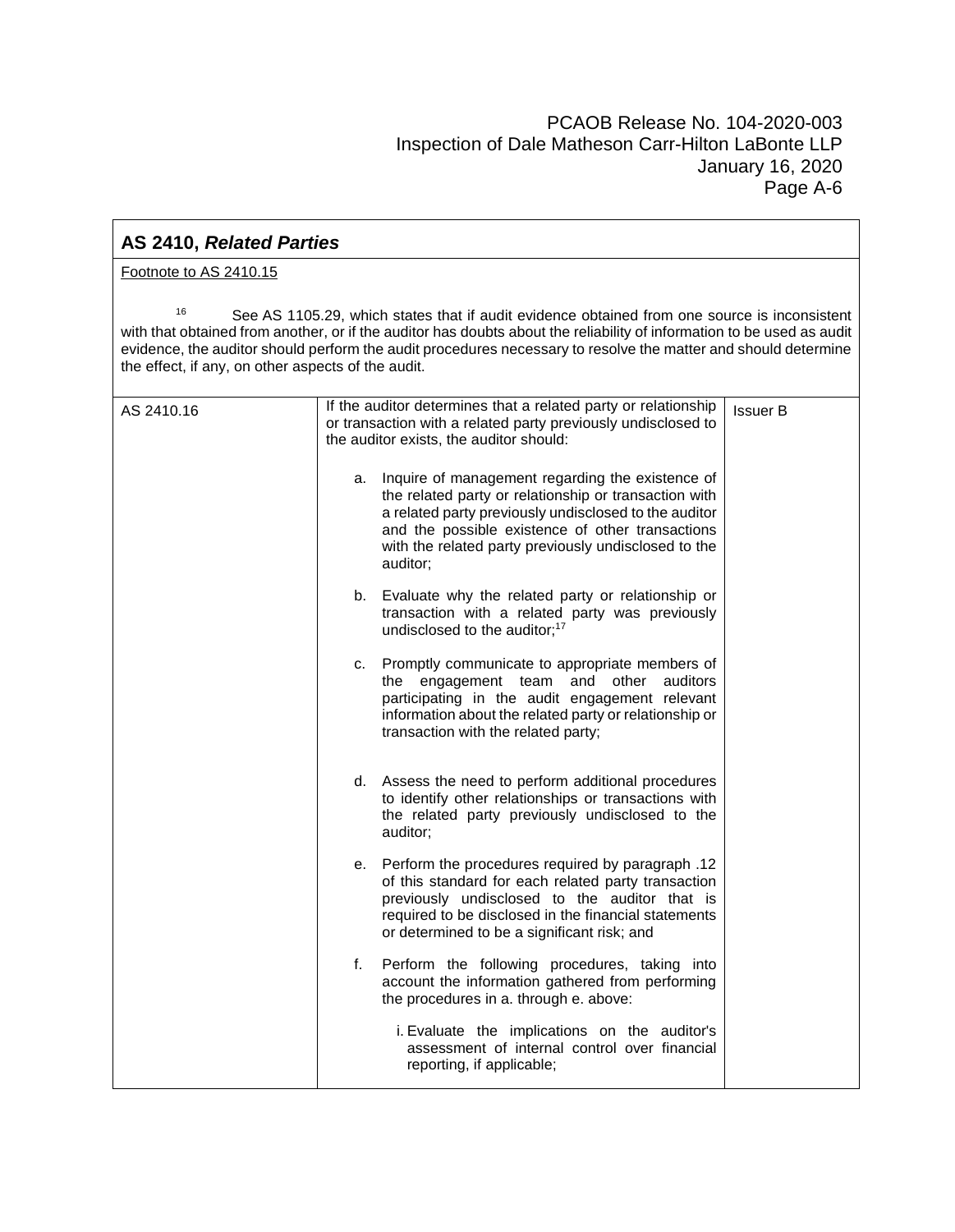| AS 2410, Related Parties |                                                                                                                                                                                                                                                                                                                                                                                                                                                                                                                                                                                             |  |  |
|--------------------------|---------------------------------------------------------------------------------------------------------------------------------------------------------------------------------------------------------------------------------------------------------------------------------------------------------------------------------------------------------------------------------------------------------------------------------------------------------------------------------------------------------------------------------------------------------------------------------------------|--|--|
|                          | ii. Reassess the risk of material misstatement and<br>perform additional procedures as necessary if<br>such reassessment results in a higher<br>risk; $18$ and                                                                                                                                                                                                                                                                                                                                                                                                                              |  |  |
|                          | iii. Evaluate the implications for the audit if<br>management's nondisclosure to the auditor of a<br>related party or relationship or transaction with<br>a related party indicates that fraud or an illegal<br>act may have occurred. If the auditor becomes<br>aware of information indicating that fraud or<br>another illegal act has occurred or might have<br>occurred, the auditor must determine his or her<br>responsibilities under AS 2401.79-.82, AS<br>2405, Illegal Acts by Clients, and Section 10A<br>of the Securities Exchange Act of 1934, 15<br>U.S.C. §78 <i>j</i> -1. |  |  |

### Footnote to AS 2410.16

[17](https://pcaobus.org/Standards/Auditing/Pages/AS2410.aspx#_ftnref17) *See* AS 2805.04, which states that if a representation made by management is contradicted by other audit evidence, the auditor should investigate the circumstances and consider the reliability of the representation made. Based on the circumstances, the auditor should consider whether his or her reliance on management's representations relating to other aspects of the financial statements is appropriate and justified.

[18](https://pcaobus.org/Standards/Auditing/Pages/AS2410.aspx#_ftnref18) *See* AS 2110.74, which states that when the auditor obtains audit evidence during the course of the audit that contradicts the audit evidence on which the auditor originally based his or her risk assessment, the auditor should revise the risk assessment and modify planned audit procedures or perform additional procedures in response to the revised risk assessments.

| AS 2502, Auditing Fair Value Measurements and Disclosures                                                         |                                                                                                                                                                                                                                                                                                                                                                    |                          |
|-------------------------------------------------------------------------------------------------------------------|--------------------------------------------------------------------------------------------------------------------------------------------------------------------------------------------------------------------------------------------------------------------------------------------------------------------------------------------------------------------|--------------------------|
| <b>TESTING THE ENTITY'S</b><br><b>FAIR VALUE</b><br><b>MEASUREMENTS AND</b><br><b>DISCLOSURES</b>                 |                                                                                                                                                                                                                                                                                                                                                                    |                          |
| <b>Testing Management's</b><br><b>Significant Assumptions,</b><br>the Valuation Model, and<br>the Underlying Data |                                                                                                                                                                                                                                                                                                                                                                    |                          |
| AS 2502.26                                                                                                        | The auditor's understanding of the reliability of the<br>process used by management to determine fair value is an<br>important element in support of the resulting amounts and<br>therefore affects the nature, timing, and extent of audit<br>procedures. When testing the entity's fair value<br>measurements and disclosures, the auditor evaluates<br>whether: | Issuers A, B, and<br>C C |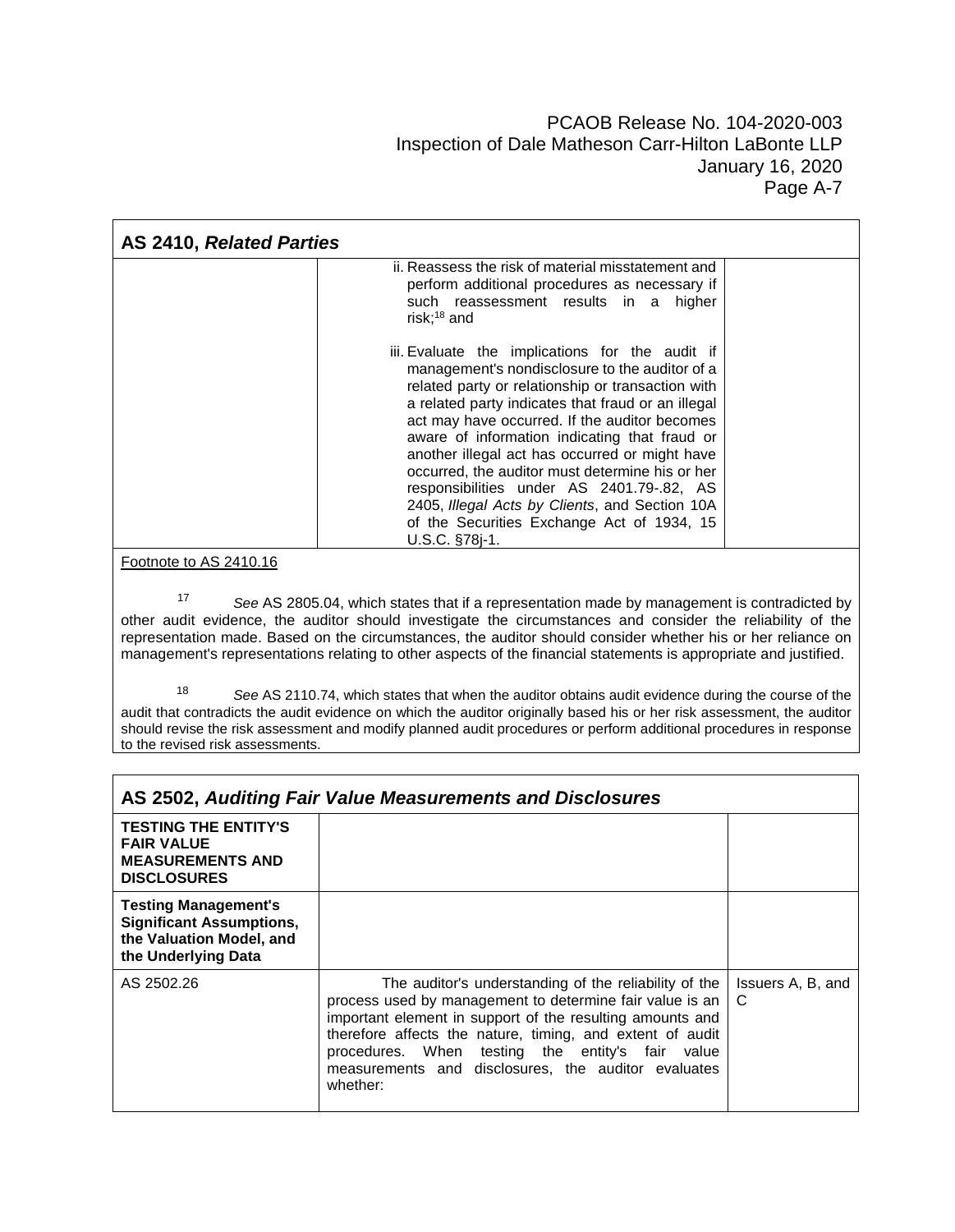|            |                | AS 2502, Auditing Fair Value Measurements and Disclosures                                                                                                                                                                                                                                                         |                        |
|------------|----------------|-------------------------------------------------------------------------------------------------------------------------------------------------------------------------------------------------------------------------------------------------------------------------------------------------------------------|------------------------|
|            | a.<br>b.<br>c. | Management's assumptions are reasonable and<br>reflect, or are not inconsistent with, market<br>information (see paragraph .06).<br>The fair value measurement was determined using<br>an appropriate model, if applicable.<br>Management used relevant information that was<br>reasonably available at the time. |                        |
| AS 2502.28 |                | Where applicable, the auditor should evaluate<br>whether the significant assumptions used by management in<br>measuring fair value, taken individually and as a whole,<br>provide a reasonable basis for the fair value measurements<br>and disclosures in the entity's financial statements.                     | Issuers A, B, and<br>C |
| AS 2502.36 |                | To be reasonable, the assumptions on which the fair<br>value measurements are based (for example, the discount<br>rate used in calculating the present value of future cash<br>flows), <sup>5</sup> individually and taken as a whole, need to be realistic<br>and consistent with:                               | <b>Issuer B</b>        |
|            | а.             | The general economic environment, the economic<br>environment of the specific industry, and the entity's<br>economic circumstances;                                                                                                                                                                               |                        |
|            |                | b. Existing market information;                                                                                                                                                                                                                                                                                   |                        |
|            | c.             | The plans of the entity, including what management<br>expects will be the outcome of specific objectives<br>and strategies;                                                                                                                                                                                       |                        |
|            |                | d. Assumptions made in prior periods, if appropriate;                                                                                                                                                                                                                                                             |                        |
|            |                | e. Past experience of, or previous conditions<br>experienced by, the entity to the extent currently<br>applicable;                                                                                                                                                                                                |                        |
|            | f.             | Other matters relating to the financial statements,<br>for example, assumptions used by management in<br>accounting estimates for financial statement<br>accounts other than those relating to fair value<br>measurements and disclosures; and                                                                    |                        |
|            |                | The risk associated with cash flows, if applicable,<br>including the potential variability in the amount and<br>timing of the cash flows and the related effect on the<br>discount rate.                                                                                                                          |                        |
|            |                | Where assumptions are reflective of management's intent<br>and ability to carry out specific courses of action, the auditor<br>considers whether they are consistent with the entity's plans<br>and past experience.                                                                                              |                        |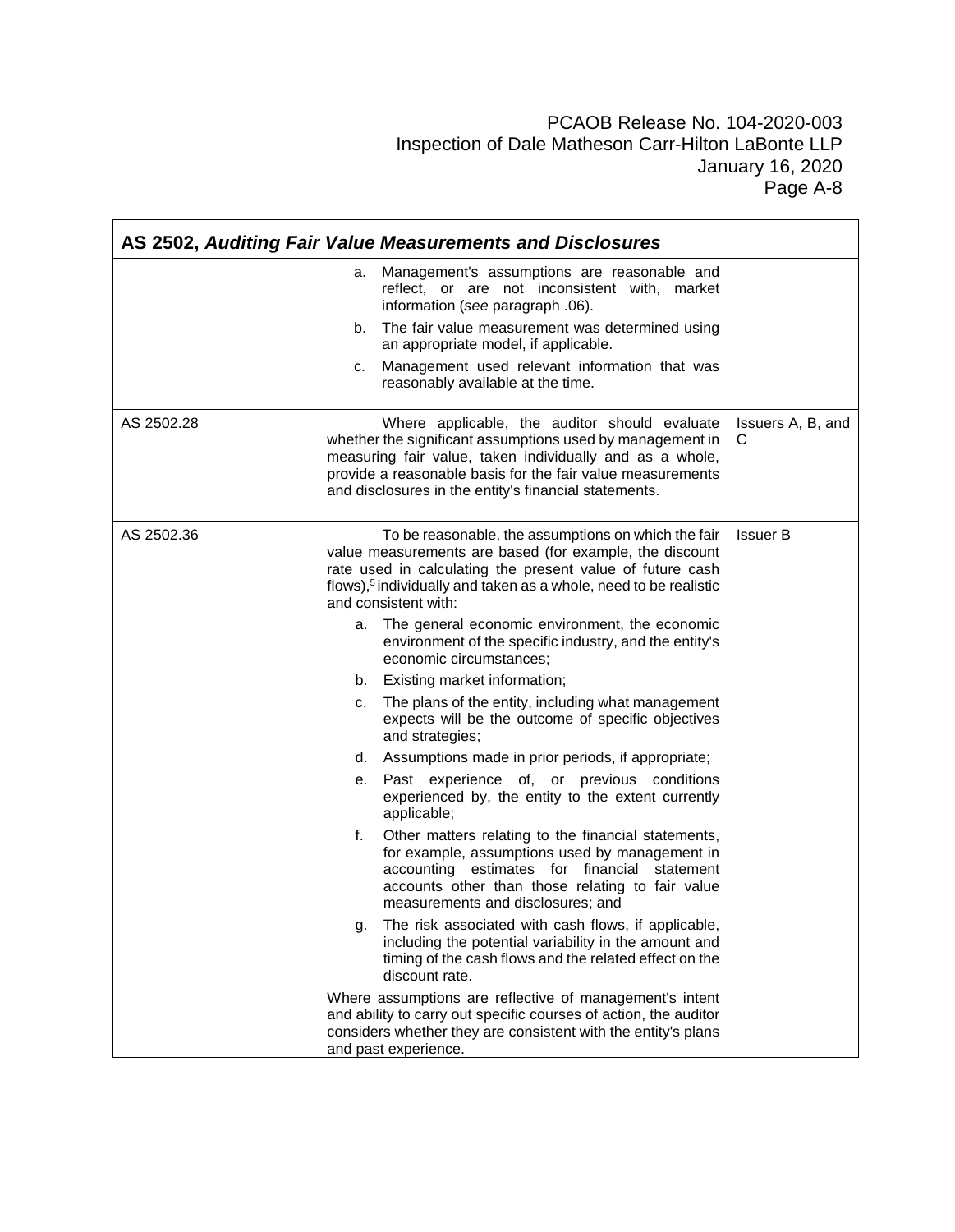# **AS 2502,** *Auditing Fair Value Measurements and Disclosures*

Footnote to AS 2502.36

 $5$  The auditor also should consider requirements of GAAP that may influence the selection of assumptions (*see* FASB Concepts Statement No. 7).

| <b>AS 2810, Evaluating Audit Results</b>                                                                                |                                                                                                                                                                                                                                                                                                                                                                                                                                                                                                                                                                                                                                                                                                                                                                                                                  |                        |  |  |
|-------------------------------------------------------------------------------------------------------------------------|------------------------------------------------------------------------------------------------------------------------------------------------------------------------------------------------------------------------------------------------------------------------------------------------------------------------------------------------------------------------------------------------------------------------------------------------------------------------------------------------------------------------------------------------------------------------------------------------------------------------------------------------------------------------------------------------------------------------------------------------------------------------------------------------------------------|------------------------|--|--|
| <b>EVALUATING THE</b><br><b>RESULTS OF THE AUDIT</b><br><b>OF FINANCIAL</b><br><b>STATEMENTS</b>                        |                                                                                                                                                                                                                                                                                                                                                                                                                                                                                                                                                                                                                                                                                                                                                                                                                  |                        |  |  |
| AS 2810.03                                                                                                              | In forming an opinion on whether the financial<br>statements are presented fairly, in all material respects, in<br>conformity with the applicable financial reporting framework,<br>the auditor should take into account all relevant audit<br>evidence, regardless of whether it appears to corroborate or<br>to contradict the assertions in the financial statements.                                                                                                                                                                                                                                                                                                                                                                                                                                         | <b>Issuer B</b>        |  |  |
| <b>Evaluating the</b><br><b>Presentation of the</b><br><b>Financial Statements,</b><br><b>Including the Disclosures</b> |                                                                                                                                                                                                                                                                                                                                                                                                                                                                                                                                                                                                                                                                                                                                                                                                                  |                        |  |  |
| AS 2810.30                                                                                                              | The auditor must evaluate whether the financial<br>statements are presented fairly, in all material respects, in<br>conformity with the applicable financial reporting framework.<br>Note: AS 2815, The Meaning of "Present Fairly in<br>Conformity With Generally Accepted Accounting<br>Principles,"<br>establishes<br>requirements<br>for<br>evaluating the presentation of the financial<br>statements. AS 2820, Evaluating Consistency of<br>Financial Statements, establishes requirements<br>regarding evaluating the consistency of the<br>accounting principles used in financial statements.<br>Note: The auditor should look to the requirements<br>of the Securities and Exchange Commission for the<br>company under audit with respect to the<br>accounting principles applicable to that company. | <b>Issuers A and B</b> |  |  |
| AS 2810.31                                                                                                              | As part of the evaluation of the presentation of the<br>financial statements, the auditor should evaluate whether<br>the financial statements contain the information essential for<br>a fair presentation of the financial statements in conformity<br>with<br>the<br>applicable financial reporting framework.                                                                                                                                                                                                                                                                                                                                                                                                                                                                                                 | <b>Issuer B</b>        |  |  |